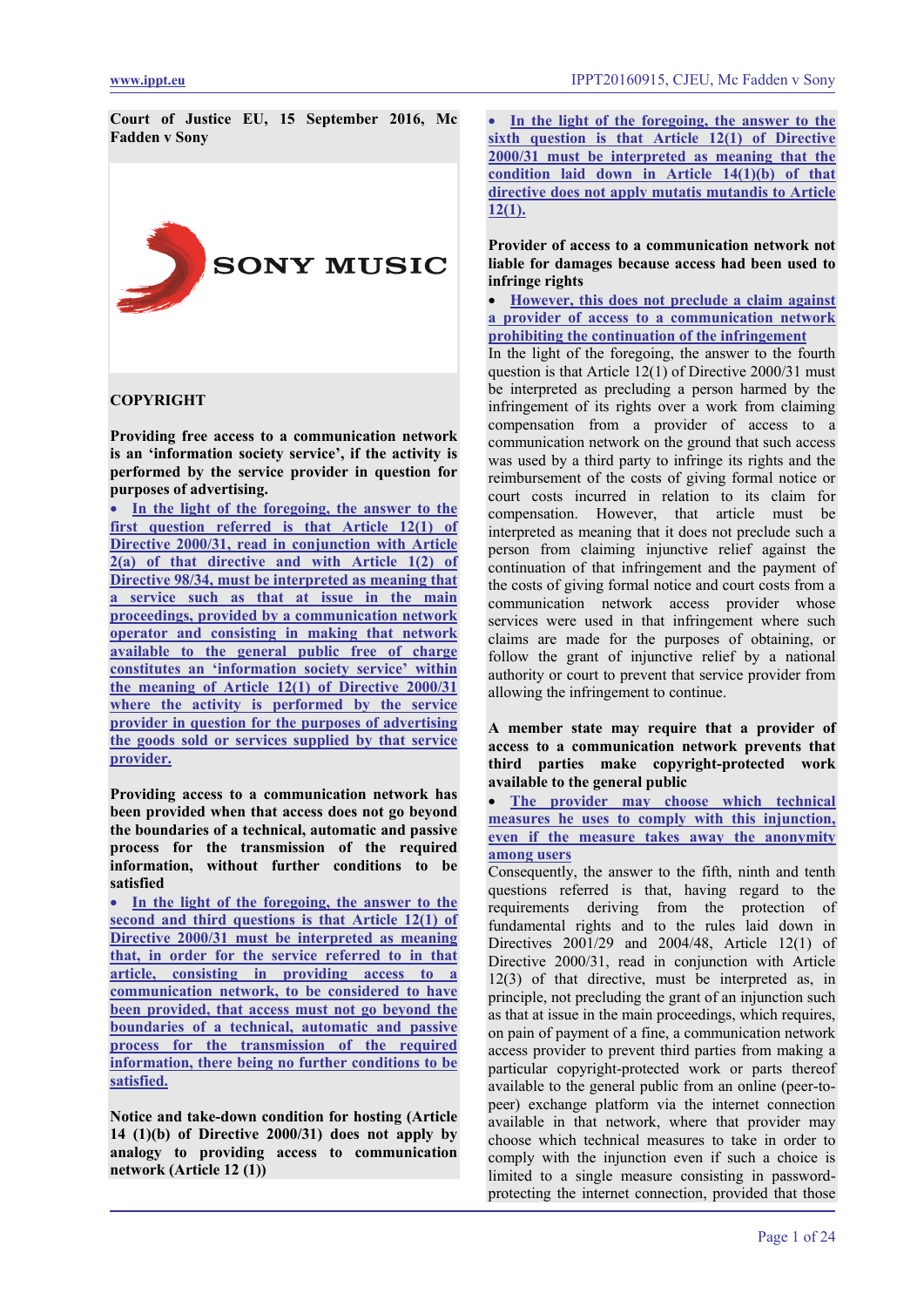users are required to reveal their identity in order to obtain the required password and may not therefore act anonymously, a matter which it is for the referring court to ascertain.

#### Source: **[curia.europa.eu](http://curia.europa.eu/juris/liste.jsf?language=en&jur=C,T,F&num=C-484/14&td=ALL)**

## **Court of Justice EU, 15 September 2016**

(L. Bay Larsen, D. Sváby, J.Malenosvký (Rapporteur), M. Safjan, M.Vilaras)

JUDGMENT OF THE COURT (Third Chamber)

#### 15 September 2016 (\*)

(Reference for a preliminary ruling — Information society — Free movement of services — Commercial wireless local area network (WLAN) — Made available to the general public free of charge — Liability of intermediary service providers — Mere conduit — Directive 2000/31/EC — Article 12 — Limitation of liability — Unknown user of the network — Infringement of rights of rightholders over a protected work — Duty to secure the network — Tortious liability of the trader)

In Case C‑484/14,

REQUEST for a preliminary ruling under Article 267 TFEU from the Landgericht München I (Regional Court, Munich I, Germany), made by decision of 18 September 2014, received at the Court on 3 November 2014, in the proceedings

Tobias Mc Fadden

v

Sony Music Entertainment Germany GmbH,

THE COURT (Third Chamber),

composed of L. Bay Larsen, President of the Chamber, D. Šváby, J. Malenovský (Rapporteur), M. Safjan and M. Vilaras, Judges,

Advocate General: M. Szpunar,

Registrar: V. Tourrès, Administrator,

having regard to the written procedure and further to the hearing on 9 December 2015,

after considering the observations submitted on behalf of:

– Mr Mc Fadden, by A. Hufschmid and C. Fritz, Rechtsanwälte,

– Sony Music Entertainment Germany GmbH, by B. Frommer, R. Bisle, M. Hügel, Rechtsanwälte,

the Polish Government, by B. Majczyna, acting as Agent,

– the European Commission, by K.-P. Wojcik and F. Wilman, acting as Agents,

after hearing **[the Opinion of the Advocate General](#page-10-0)** at the sitting on 16 March 2016,

gives the following

## **Judgment**

1. This request for a preliminary ruling concerns the interpretation of Article 12(1) of Directive 2000/31/EC of the European Parliament and of the Council of 8 June 2000 on certain legal aspects of information society services, in particular electronic commerce, in the internal market ('Directive on electronic commerce') (OJ 2000 L 178, p. 1).

2. The request has been made in proceedings between Mr Tobias Mc Fadden and Sony Music Entertainment Germany GmbH ('Sony Music') concerning the potential liability of Mr Mc Fadden for the use by a third party of the wireless local area network (WLAN) operated by Mr Mc Fadden in order to make a phonogram produced by Sony Music available to the general public without authorisation.

**Legal context**

**EU law**

# **Directive 98/34**

3. On 22 June 1998, the European Parliament and the Council adopted Directive 98/34/EC laying down a procedure for the provision of information in the field of technical standards and regulations and of rules on information society services (OJ 1998 L 204, p. 37), as amended by Directive 98/48/EC of the European Parliament and of the Council of 20 July 1998 (OJ 1998 L 217, p. 18, 'Directive 98/34').

4. Recitals 2 and 19 of Directive 98/48 state:

*'(2) Whereas a wide variety of services within the meaning of Articles 59 and 60 [TEC, now Articles 46 and 57 TFEU,] will benefit by the opportunities afforded by the Information Society of being provided at a distance, electronically and at the individual request of a recipient of services;*

# *… (19) Whereas, under Article 60 [EC, now Article 57 TFEU,] as interpreted by the case-law of the Court of Justice, "services" means those normally provided for remuneration; whereas that characteristic is absent in the case of activities which a State carries out without economic consideration in the context of its duties in particular in the social, cultural, educational and judicial fields …'*

5. Article 1 of Directive 98/34 provides:

*'For the purposes of this Directive, the following meanings shall apply:*

*(2) "service", any Information Society service, that is to say, any service normally provided for remuneration, at a distance, by electronic means and at the individual request of a recipient of services. …'*

# **Directive 2000/31**

*…*

6. Recitals 18, 41, 42 and 50 of Directive 2000/31 are worded as follows:

*'(18) Information Society services span a wide range of economic activities which take place online …; Information Society services are not solely restricted to services giving rise to online contracting but also, in so far as they represent an economic activity, extend to services which are not remunerated by those who receive them, such as those offering online information or commercial communications, or those providing tools allowing for search, access and retrieval of data; Information Society services also include services consisting … in providing access to a communication network ...*

*…*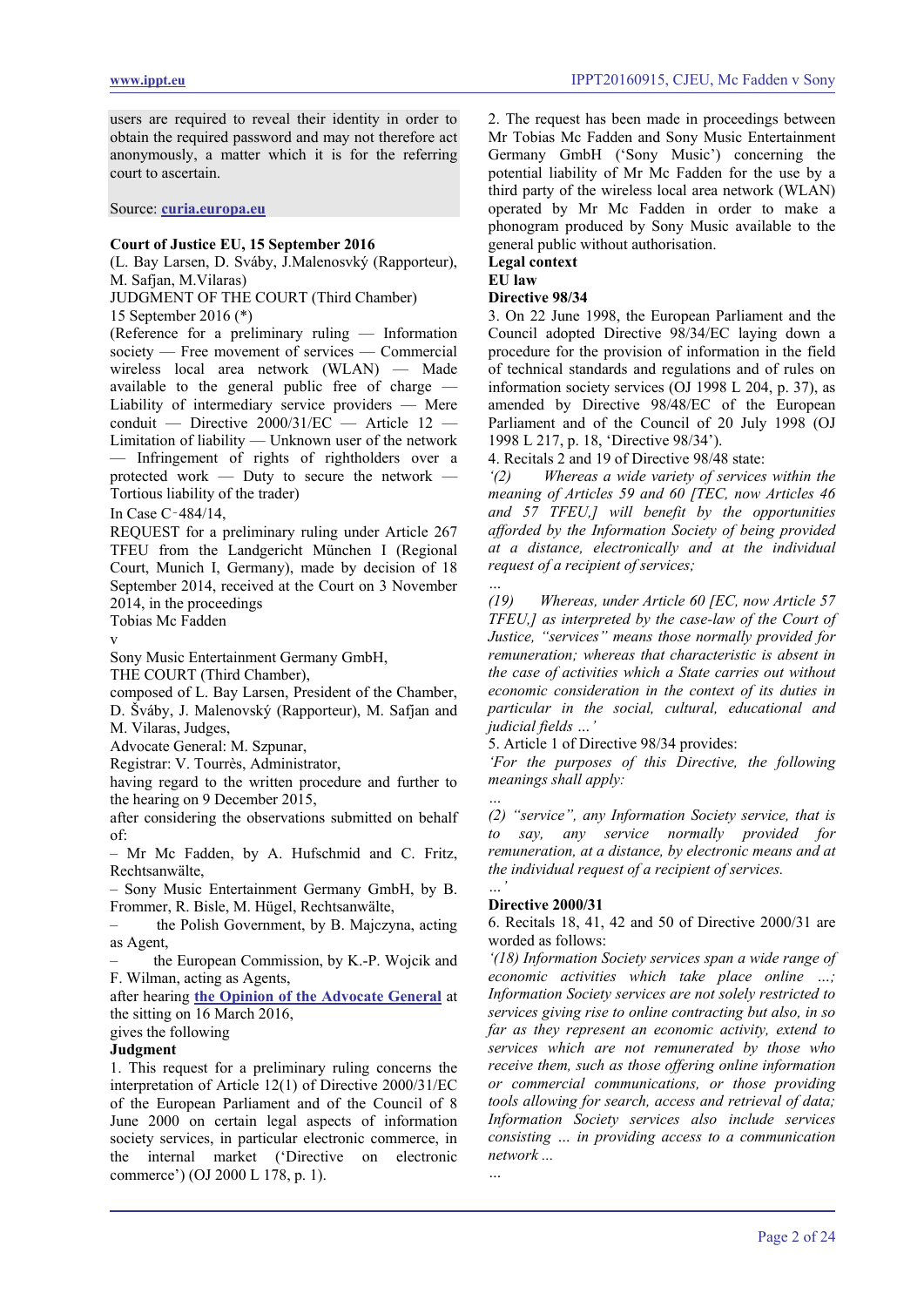*…*

*…*

*(41) This Directive strikes a balance between the different interests at stake and establishes principles upon which industry agreements and standards can be based.*

*(42) The exemptions from liability established in this Directive cover only cases where the activity of the Information Society service provider is limited to the technical process of operating and giving access to a communication network over which information made available by third parties is transmitted or temporarily stored, for the sole purpose of making the transmission more efficient; this activity is of a mere technical, automatic and passive nature, which implies that the Information Society service provider has neither knowledge of nor control over the information which is transmitted or stored.*

*(50) It is important that the proposed directive on the harmonisation of certain aspects of copyright and related rights in the Information Society and this Directive come into force within a similar time scale with a view to establishing a clear framework of rules relevant to the issue of liability of intermediaries for copyright and relating rights infringements at Community level.'*

7. Article 2 of that directive, headed 'Definitions', provides:

*'For the purpose of this Directive, the following terms shall bear the following meanings:*

*(a) "Information Society services": services within the meaning of Article 1(2) of Directive 98/34;*

*(b) "service provider": any natural or legal person providing an Information Society service; …'*

8. Section 4, headed *'Liability of intermediary service providers'*, of Chapter II of the directive is comprised of Articles 12 to 15.

9. Article 12 of Directive 2000/31, headed *'Mere conduit'*, provides:

*'1. Where an Information Society service is provided that consists of the transmission in a communication network of information provided by a recipient of the service, or the provision of access to a communication network, Member States shall ensure that the service provider is not liable for the information transmitted, on condition that the provider:*

*(a) does not initiate the transmission;*

*(b) does not select the receiver of the transmission; and (c) does not select or modify the information contained in the transmission.*

3. This Article shall not affect the possibility for a court or administrative authority, in accordance with Member States' legal systems, of requiring the service provider to terminate or prevent an infringement.'

10. Article 13 of Directive 2000/31, headed 'Caching', provides:

*'1. Where an Information Society service is provided that consists of the transmission in a communication network of information provided by a recipient of the service, Member States shall ensure that the service*  *provider is not liable for the automatic, intermediate and temporary storage of that information, performed for the sole purpose of making more efficient the information's onward transmission to other recipients of the service upon their request, on condition that:*

*(a) the provider does not modify the information;*

*(b) the provider complies with conditions on access to the information;*

*(c) the provider complies with rules regarding the updating of the information, specified in a manner widely recognised and used by industry;*

*(d) the provider does not interfere with the lawful use of technology, widely recognised and used by industry, to obtain data on the use of the information; and*

*(e) the provider acts expeditiously to remove or to disable access to the information it has stored upon obtaining actual knowledge of the fact that the information at the initial source of the transmission has been removed from the network, or access to it has been disabled, or that a court or an administrative authority has ordered such removal or disablement.'*

11. Article 1 of that directive, headed 'Beneficiaries', provides:

*'1.Where an Information Society service is provided that consists of the storage of information provided by a recipient of the service, Member States shall ensure that the service provider is not liable for the information stored at the request of a recipient of the service, on condition that:*

*(a) the provider does not have actual knowledge of illegal activity or information and, as regards claims for damages, is not aware of facts or circumstances from which the illegal activity or information is apparent; or*

*(b) the provider, upon obtaining such knowledge or awareness, acts expeditiously to remove or to disable access to the information.*

*2.Paragraph 1 shall not apply when the recipient of the service is acting under the authority or the control of the provider.*

*3. This Article shall not affect the possibility for a court or administrative authority, in accordance with Member States' legal systems, of requiring the service provider to terminate or prevent an infringement, nor does it affect the possibility for Member States of establishing procedures governing the removal or disabling of access to information.'*

12. Article 15(1) of Directive 2000/31, headed 'No general obligation to monitor', provides:

*'Member States shall not impose a general obligation on providers, when providing the services covered by Articles 12, 13 and 14, to monitor the information which they transmit or store, nor a general obligation actively to seek facts or circumstances indicating illegal activity.'*

#### **Directive 2001/29/EC**

13. Recital 16 of Directive 2001/29/EC of the European Parliament and of the Council of 22 May 2001 on the harmonisation of certain aspects of copyright and related rights in the information society (OJ 2001 L 167, p. 10) states: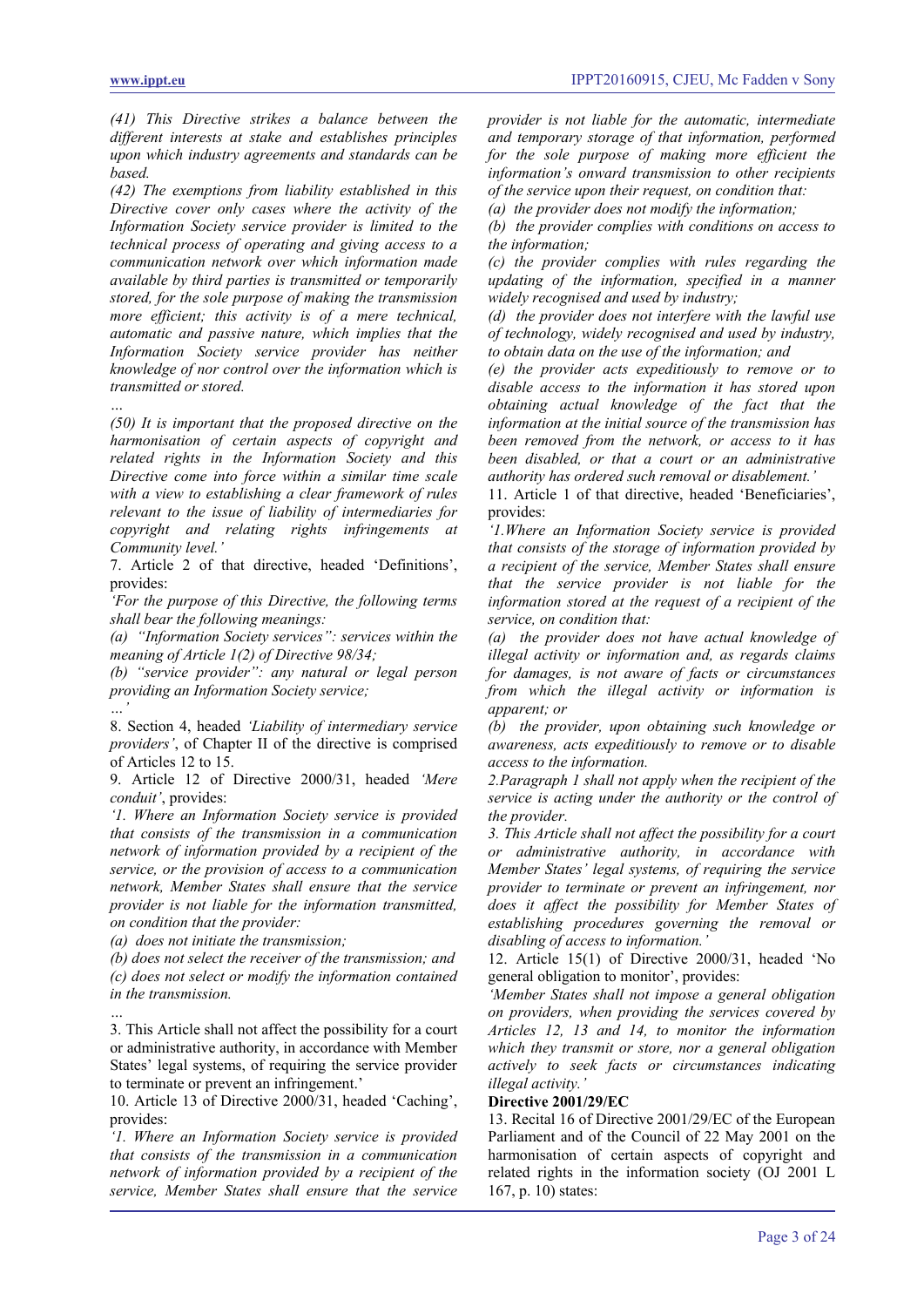*'Liability for activities in the network environment concerns not only copyright and related rights but also other areas, such as defamation, misleading advertising, or infringement of trademarks, and is addressed horizontally in Directive [2000/31], which clarifies and harmonises various legal issues relating to Information Society services including electronic commerce. This Directive should be implemented within a timescale similar to that for the implementation of the Directive on electronic commerce, since that Directive provides a harmonised framework of principles and provisions relevant inter alia to important parts of this Directive. This Directive is without prejudice to provisions relating to liability in that Directive.'*

## **Directive 2004/48/EC**

14. Article 2 of Directive 2004/48/EC of the European Parliament and of the Council of 29 April 2004 on the enforcement of intellectual property rights (OJ 2004 L 157, p. 45, and corrigendum in OJ 2004 L 195, p. 16), headed 'Damages', provides:

*'… 3. This Directive shall not affect:*

*(a) … Directive [2000/31], in general, and Articles 12 to 15 of Directive 2000/31/EC in particular; …'*

#### **German law**

15. Paragraphs 7 to 10 of the Telemediengesetz (Law on electronic media) of 26 February 2007 (BGBl. I, p. 179), as last amended by the Law of 31 March 2010 (BGBl. I, p. 692) ('Law on electronic media'), transpose Articles 12 to 15 of Directive 2000/31 into national law.

16. Paragraph 7 of the Law on electronic media is worded as follows:

*'(1) Service providers shall be liable for their own information which they make available for use in accordance with the general law.* 

*(2) Service providers within the meaning of Paragraphs 8 to 10 shall be under no duty to monitor the information which they transmit or store, or actively to seek facts or circumstances indicating illegal activity. The absence of liability on the part of the service provider under Paragraphs 8 to 10 shall be without prejudice to general statutory obligations to remove, or disable the use of, information. …'*

17. Paragraph 8(1) of the Law on electronic media provides:

'*Service providers shall not be liable for information which they transmit over a communication network or to which they provide access for use provided that service providers:* 

*1. do not initiate the transmission;*

*2. do not select the receiver of the transmission; and*

*3. do not select or modify the information contained in the transmission.*

*The first sentence shall not apply where a service provider intentionally collaborates with a user of its service in order to undertake illegal activity.'*

18. Paragraph 97 of the Gesetz über Urheberrecht und verwandte Schutzrechte (Urheberrechtsgesetz) (Law on copyright and related rights) of 9 September 1965 (BGBl. I, p. 1273), as last amended by the Law of 1 October 2013 (BGBl. I, p. 3728) ('the Law on copyright and related rights'), provides:

*'(1) Any person who unlawfully infringes copyright or any other right protected under this law may be the subject of an action by the injured party for an injunction ordering the termination of the infringement or, where there is a risk of recurrence, for an injunction prohibiting any further commission of the infringement. The right to seek a prohibitory injunction shall exist even where the risk of infringement arises for the first time.* 

*(2) Any person who intentionally or negligently commits such an infringement shall be obliged to indemnify the injured party for the harm arising therefrom. …'*

19. Paragraph 97a of the Law on copyright and related rights provides:

*'(1) Before instituting judicial proceedings for a prohibitory injunction, the injured party shall give formal notice to the infringer, allowing him an opportunity to settle the dispute by giving an undertaking to refrain from further commission of the infringement, coupled with an appropriate contractual penalty.*

*(3) Provided that the formal notice is justified, … reimbursement of the costs necessarily so incurred may be sought. …'*

*…*

# **National case-law on the indirect liability of information society service providers (Störerhaftung)**

20. It appears from the order for reference that in German law a person may be held liable in the case of infringement of copyright or related rights for acts committed either directly (Täterhaftung) or indirectly (Störerhaftung). Paragraph 97 of the Law on copyright and related rights is interpreted by the German courts as meaning that liability for an infringement may be incurred by a person who, without being the author of the infringement or complicit in it, contributes to the infringement intentionally (the Störer).

21. In this connection, the Bundesgerichtshof (Federal Court of Justice, Germany) held, in a judgment of 12 May 2010, Sommer unseres Lebens (I ZR 121/08), that a private person operating a Wi-Fi network with internet access may be regarded as a Störer where he has failed to make his network secure by means of a password and thus enabled a third party to infringe a copyright or related right. According to that judgment, it is reasonable for such a network operator to take measures to secure the network, such as a system for identification by means of a password.

Facts of the main proceedings and the questions referred for a preliminary ruling

22. Mr Mc Fadden runs a business selling and leasing lighting and sound systems.

23. He operates an anonymous access to a wireless local area network free of charge in the vicinity of his business. In order to provide such internet access, Mr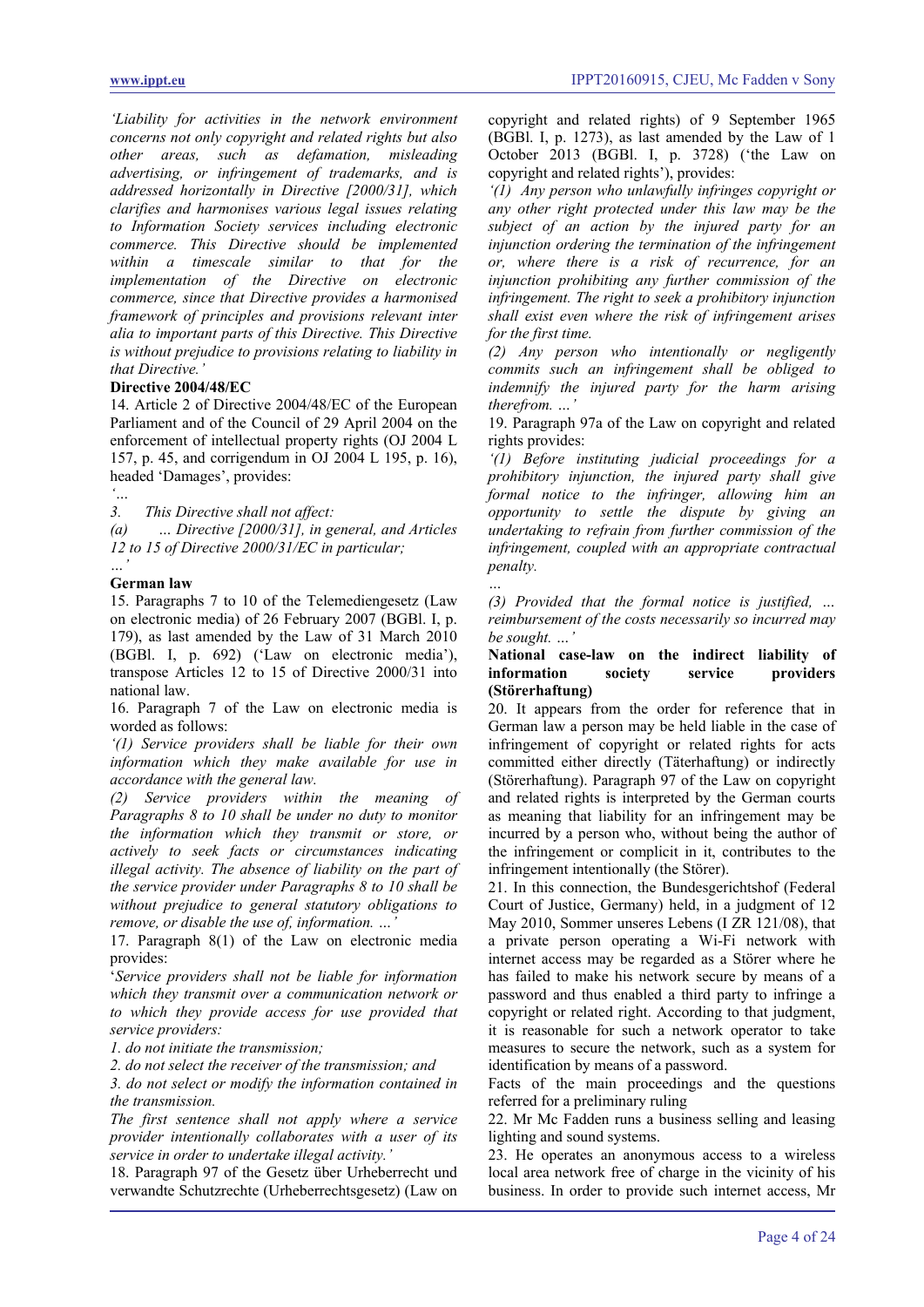Mc Fadden uses the services of a telecommunications business. Access to that network was intentionally not protected in order to draw the attention of customers of near-by shops, of passers-by and of neighbours to his company.

24. Around 4 September 2010, Mr Mc Fadden changed the name of his network from 'mcfadden.de' to 'freiheitstattangst.de' in reference to a demonstration in favour of the protection of personal data and against excessive State surveillance.

25. At the same time, by means of the wireless local area network operated by Mr Mc Fadden, a musical work was, made available on the internet free of charge to the general public without the consent of the rightholders. Mr Mc Fadden asserts that he did not commit the infringement alleged, but does not rule out the possibility that it was committed by one of the users of his network.

26. Sony Music is the producer of the phonogram of that work.

27. By letter of 29 October 2010, Sony Music gave formal notice to Mr Mc Fadden to respect its rights over the phonogram.

28. Following the giving of formal notice, Mr Mc Fadden brought an action for a negative declaration (*'negative Feststellungsklage'*) before the referring court. In reply, Sony Music made several counterclaims seeking to obtain from Mr Mc Fadden, first, payment of damages on the ground of his direct liability for the infringement of its rights over the phonogram, second, an injunction against the infringement of its rights on pain of a penalty and, third, reimbursement of the costs of giving formal notice and court costs.

29. In a judgement of 16 January 2014, entered in default of Mr Mc Fadden's appearance, the referring court dismissed Mr Mc Fadden's action and upheld the counterclaims of Sony Music.

30. Mr Mc Fadden appealed against that judgment on the ground that he is exempt from liability under the provisions of German law transposing Article 12(1) of Directive 2000/31.

31. In the appeal, Sony Music claims that the referring court should uphold the judgment at first instance and, in the alternative, in the event that that court should not hold Mr Mc Fadden directly liable, order Mr Mc Fadden, in accordance with the case-law on the indirect liability (Störerhaftung) of wireless local area network operators, to pay damages for not having taken measures to protect his wireless local area network and for having thereby allowed third parties to infringe Sony Music's rights.

32. In the order for reference, the referring court states that it is inclined to regard the infringement of Sony Music's rights as not having been committed by Mr Mc Fadden personally, but by an unknown user of his wireless local area network. However, the referring court is considering holding Mr Mc Fadden indirectly liable (Störerhaftung) for failing to have secured the network from which its rights were infringed anonymously. Nevertheless, the referring court wishes to know whether the exemption from liability laid down in Article 12(1) of Directive 2000/31, which has been transposed into German law by the first sentence of Paragraph 8(1) of the Law on electronic media, might preclude it from finding Mr Mc Fadden liable in any form.

33. In those circumstances, the Landgericht München I (Regional Court, Munich I, Germany) decided to stay the proceedings and to refer the following questions to the Court of Justice for a preliminary ruling:

*'1. Is the first half-sentence of Article 12(1) of Directive 2000/31, read in conjunction with Article 2(a) of that directive and Article 1(2) of Directive 98/34, to be interpreted as meaning that the expression "normally provided for remuneration" means that the national court must establish:*

*a. whether the person specifically concerned, who claims the status of service provider, normally provides that specific service for remuneration,*

*b. whether there are on the market any providers at all who provide that service or similar services for remuneration, or*

*c. whether the majority of these or similar services are provided for remuneration?*

*2. Is the first half-sentence of Article 12(1) of Directive 2000/31 to be interpreted as meaning that the expression "provision of access to a communication network" means that the only criterion for provision in conformity with the directive is that access to a communication network (for example, the internet) should be successfully provided?*

*3. Is the first half-sentence of Article 12(1) of Directive 2000/31, read in conjunction with Article 2(b) of that directive, to be interpreted as meaning that, for the purposes of "anbieten" ("provision") within the meaning of Article 2(b) [of that directive], it is sufficient for the Information Society service to be made available, that being, in this case, the making available of an open [wireless local area network] WLAN, or is "advertising", for example, also necessary?*

*4. Is the first half-sentence of Article 12(1) of Directive 2000/31 to be interpreted as meaning that the expression "not liable for the information transmitted" precludes as a matter of principle, or in any event in relation to a first established copyright infringement, any claims for injunctive relief, damages or the payment of the costs of giving formal notice or court costs which a person affected by a copyright infringement might make against the access provider?*

*5. Is the first half-sentence of Article 12(1) of Directive 2000/31, read in conjunction with Article 12(3) of that directive, to be interpreted as meaning that the Member States may not permit a national court, in substantive proceedings, to make an order requiring an access provider to refrain in future from enabling third parties to make a particular copyright-protected work available for electronic retrieval from an online exchange platform via a specific internet connection?*

*6. Is the first half-sentence of Article 12(1) of Directive 2000/31 to be interpreted as meaning that, in circumstances such as those in the main proceedings,*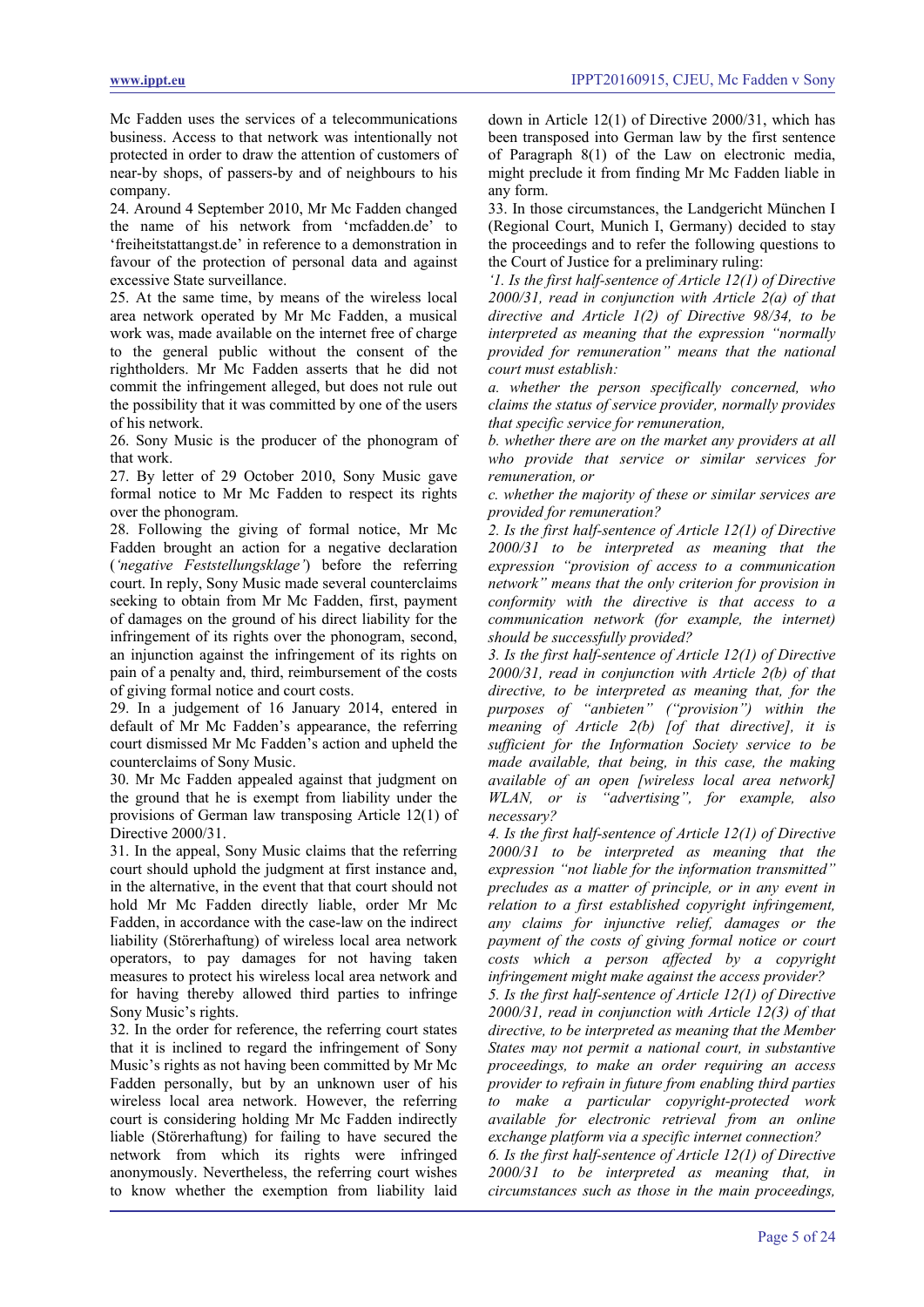*the rule contained in Article 14(1)(b) of Directive 2000/31 is to be applied mutatis mutandis to an application for a prohibitory injunction?*

*7. Is the first half-sentence of Article 12(1) of Directive 2000/31, read in conjunction with Article 2(b) of that directive to be interpreted as meaning that the requirements applicable to a service provider are limited to the condition that the service provider be any natural or legal person providing an Information Society service?*

*8. If the seventh question is answered in the negative, what additional requirements must be imposed on a service provider for the purposes of interpreting Article 2(b) of Directive 2000/31?*

*9. Is the first half-sentence of Article 12(1) of Directive 2000/31, taking into account the existing protection of intellectual property as a fundamental right forming part of the right to property (Article 17(2) of the Charter of Fundamental Rights of the European Union) and the provisions of Directives 2001/29 and 2004/48, and taking into account the freedom of information and the fundamental right under EU law of the freedom to conduct a business (Article 16 of the Charter of Fundamental Rights of the European Union), to be interpreted as not precluding a national court from deciding, in … proceedings in which an access provider is ordered, on pain of payment of a fine, to refrain in the future from enabling third parties to make a particular copyright-protected work or parts thereof available for electronic retrieval from an online (peer-to-peer) exchange platform via a specific internet connection, that it may be left to the access provider to determine what specific technical measures to take in order to comply with that order?*

*[10.] Does this also apply where the access provider is in fact able to comply with the court prohibition only by terminating or password-protecting the internet connection or examining all communications passing through it in order to ascertain whether the particular copyright-protected work is unlawfully transmitted again, and this fact is apparent from the outset rather than coming to light only in the course of enforcement or penalty proceedings?'*

#### **Consideration of the questions referred The first question**

34. It appears from the order for reference that, by its first question, the referring court seeks to determine whether a service, such as that provided by the applicant in the main proceedings, consisting in making available to the general public an open wireless communication network free of charge may fall within the scope of Article 12(1) of Directive 2000/31.

35. In those circumstances, it must be understood that, by its first question, the referring court is asking, in essence, whether Article 12(1) of Directive 2000/31, read in conjunction with Article 2(a) of that directive and with Article 1(2) of Directive 98/34, must be interpreted as meaning that a service, such as that at issue in the main proceedings, provided by a communication network operator and consisting in making that network available to the general public free of charge constitutes an 'information society service' within the meaning of Article 12(1) of Directive 2000/31.

36. From the outset, it is important to note that neither Article 12(1) of Directive 2000/31 nor Article 2 of that directive defines the concept of an *'information society service'*. However, the latter article refers for such purposes to Directive 98/34.

37. In that regard, it follows, first, from recitals 2 and 19 to Directive 98/48 that the concept of a 'service' used in Directive 98/34 must be understood as having the same meaning as that used in Article 57 TFEU. Under Article 57 TFEU, 'services' are to be considered to be services normally provided for remuneration.

38. Second, Article 1(2) of Directive 98/34 provides that the concept of an 'information society service' covers any service normally provided for remuneration, by electronic means and at the individual request of a recipient of services.

39. Under those conditions, the Court finds that the information society services referred to in Article 12(1) of Directive 2000/31 cover only those services normally provided for remuneration.

40. That conclusion is borne out by recital 18 of Directive 2000/31 which states that, although information society services are not solely restricted to services giving rise to online contracting but extend to other services, those services must represent an economic activity.

41. Nonetheless, it does not follow that a service of an economic nature performed free of charge may under no circumstances constitute an 'information society service' within the meaning of Article 12(1) of Directive 2000/31. The remuneration of a service supplied by a service provider within the course of its economic activity does not require the service to be paid for by those for whom it is performed (see, to that effect, **[judgment of 11 September 2014, Papasavvas,](http://www.ippt.eu/sites/default/files/2014/IPPT20140911_ECJ_Papasavvas_v_OFDE.pdf)  C**‑**[291/13, EU:C:2014:2209, paragraphs 28 and 29](http://www.ippt.eu/sites/default/files/2014/IPPT20140911_ECJ_Papasavvas_v_OFDE.pdf)**).

42. That is the case, inter alia, where the performance of a service free of charge is provided by a service provider for the purposes of advertising the goods sold and services provided by that service provider, since the cost of that activity is incorporated into the price of those goods or services (judgment of 26 April 1988, Bond van Adverteerders and Others, 352/85, EU:C:1988:196, paragraph 16, and of 11 April 2000, Deliège, C‑51/96 and C‑191/97, EU:C:2000:199, paragraph 56).

<span id="page-5-0"></span>43. In the light of the foregoing, the answer to the first question referred is that Article 12(1) of Directive 2000/31, read in conjunction with Article 2(a) of that directive and with Article 1(2) of Directive 98/34, must be interpreted as meaning that a service such as that at issue in the main proceedings, provided by a communication network operator and consisting in making that network available to the general public free of charge constitutes an 'information society service' within the meaning of Article 12(1) of Directive 2000/31 where the activity is performed by the service provider in question for the purposes of advertising the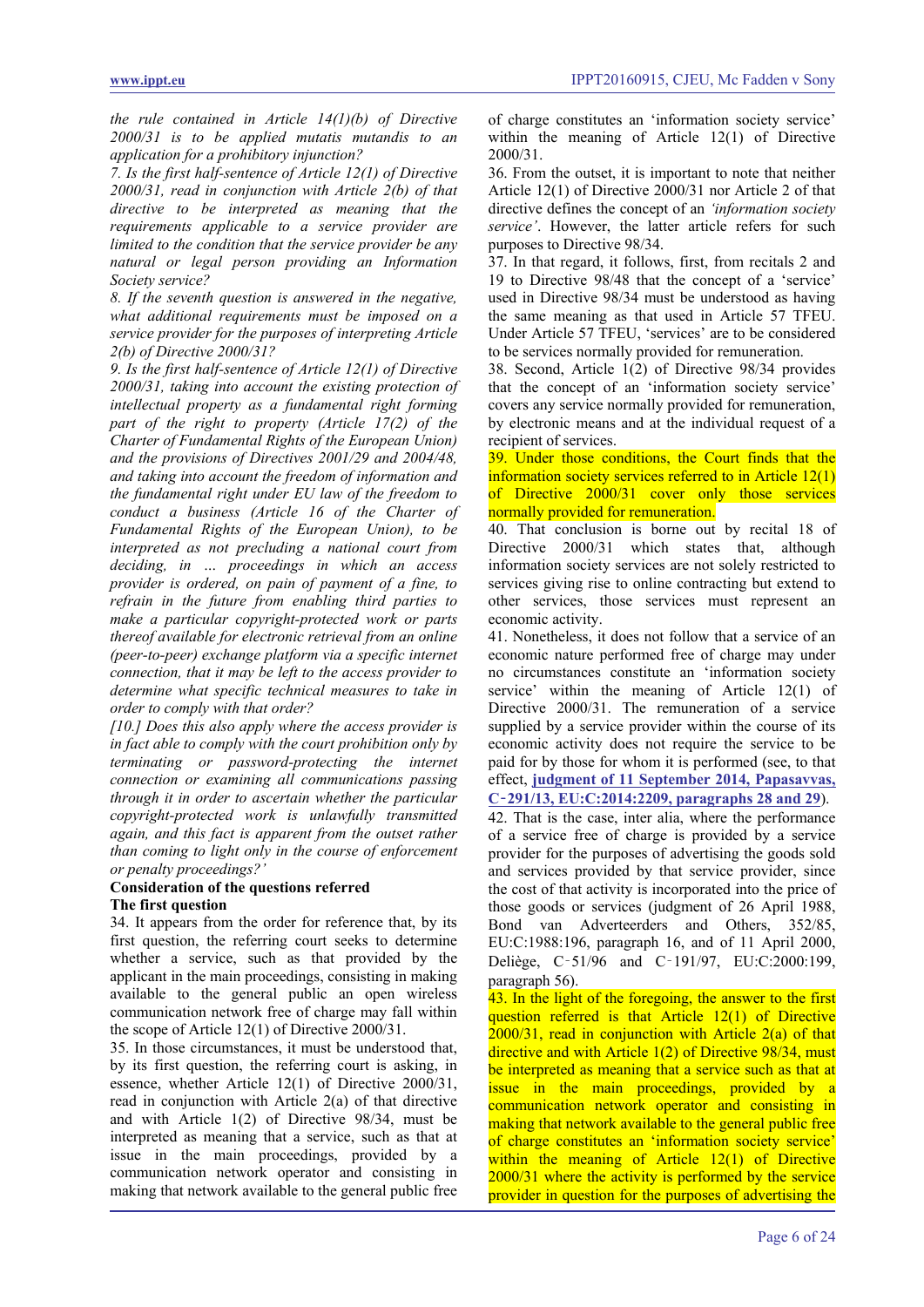goods sold or services supplied by that service provider.

## **The second and third questions**

44. By its second and third questions, which it is appropriate to consider together, the referring court asks, in essence, whether Article 12(1) of Directive 2000/31 must be interpreted as meaning that, in order for the service referred to in that article, consisting in providing access to a communication network, to be considered to have been provided, that access must only be made available or whether further conditions must be satisfied.

45. In particular, the referring court wishes to know whether, in addition to providing access to a communication network, it is necessary, first, for there to be a contractual relationship between the recipient and provider of the service and, second, for the service provider to advertise the service.

46. In that regard, in the first place, it is clear from the wording of Article 12 of Directive 2000/31, headed 'Mere conduit', that the provision of the service referred to in that article must involve the transmission in a communication network of information.

47. Furthermore, the provision states that the exemption from liability laid down in that provision applies only with regard to information transmitted.

48. Finally, according to recital 42 of Directive 2000/31, the activity of 'mere conduit' is of a mere technical, automatic and passive nature.

49. It follows that providing access to a communication network must not go beyond the boundaries of such a technical, automatic and passive process for the transmission of the required information.

50. In the second place, it does not appear either from the other provisions of Directive 2000/31 or the objectives pursued thereunder that providing access to a communication network must satisfy further conditions, such as a condition that there be a contractual relationship between the recipient and provider of that service or that the service provider use advertising to promote that service.

51. The Court recognises that it may appear from the use in Article 2(b) of Directive 2000/31 of the verb anbieten in its German language version that that article refers to the idea of an "offer", and thus to a certain form of advertising.

52. However, the need for uniform application and accordingly a uniform interpretation of the provisions of EU law makes it impossible for one version of the text of a provision to be considered, in case of doubt, in isolation, but requires, on the contrary, that it be interpreted and applied in the light of the versions existing in the other official languages (**[judgment of 9](http://www.ippt.eu/files/2011/IPPT20110609_ECJ_Alter_Channel.pdf)  [June 2011, Eleftheri tileorasi and Giannikos, C](http://www.ippt.eu/files/2011/IPPT20110609_ECJ_Alter_Channel.pdf)**‑ **52/10, [EU:C:2011:374, paragraph 23](http://www.ippt.eu/files/2011/IPPT20110609_ECJ_Alter_Channel.pdf)**).

53. The other language versions of the Article 2(b), inter alia those in Spanish, Czech, English, French, Italian, Polish or Slovak, use verbs which do not imply the idea of an 'offer' or of advertising.

<span id="page-6-0"></span>54. In the light of the foregoing, the answer to the second and third questions is that Article 12(1) of Directive 2000/31 must be interpreted as meaning that, in order for the service referred to in that article, consisting in providing access to a communication network, to be considered to have been provided, that access must not go beyond the boundaries of a technical, automatic and passive process for the transmission of the required information, there being no further conditions to be satisfied.

## **The sixth question**

55. By its sixth question, which it is appropriate to consider in the third place, the referring court asks, in essence, whether Article 12(1) of Directive 2000/31 must be interpreted as meaning that the condition laid down in Article 14(1)(b) of that directive applies mutatis mutandis to Article 12(1) of the directive.

56. In that regard, it follows from the very structure of Directive 2000/31 that the EU legislature wished to distinguish between the regimes applicable to the activities of mere conduit, of the storage of information taking the form of 'caching' and of hosting in so far as those activities are governed by different provisions of that directive.

57. Against that background, it appears from a comparison of Article 12(1), Article 13(1) and Article 14(1) of the directive that the exemptions from liability provided for in those provisions are governed by different conditions of application depending on the type of activity concerned.

58. In particular, Article 14(1) of Directive 2000/31, headed 'Hosting', provides, inter alia, that, in order to benefit from the exemption from liability laid down in that provision in favour of internet website hosts, such hosts must act expeditiously upon obtaining knowledge of illegal information to remove or to disable access to it.

59. However, Article 12(1) of Directive 2000/31 does not subject the exemption from liability that it lays down in favour of providers of access to a communication network to compliance with such a condition.

60. Moreover, as the Advocate General has stated in **[paragraph 100 of his Opinion](#page-17-0)**, the position of an internet website host on the one hand and of a communication network access provider on the other are not similar as regards the condition laid down in Article 14(1) of Directive 2000/31.

61. It appears from recital 42 of Directive 2000/31 that the exemptions from liability established therein were provided for in the light of the fact that the activities engaged in by the various categories of service providers referred to, inter alia providers of access to a communication network and internet website hosts, are all of a mere technical, automatic and passive nature and that, accordingly, such service providers have neither knowledge of, nor control over, the information which is thereby transmitted or stored.

62. Nevertheless, the service provided by an internet website host, which consists in the storage of information, is of a more permanent nature. Accordingly, such a host may obtain knowledge of the illegal character of certain information that it stores at a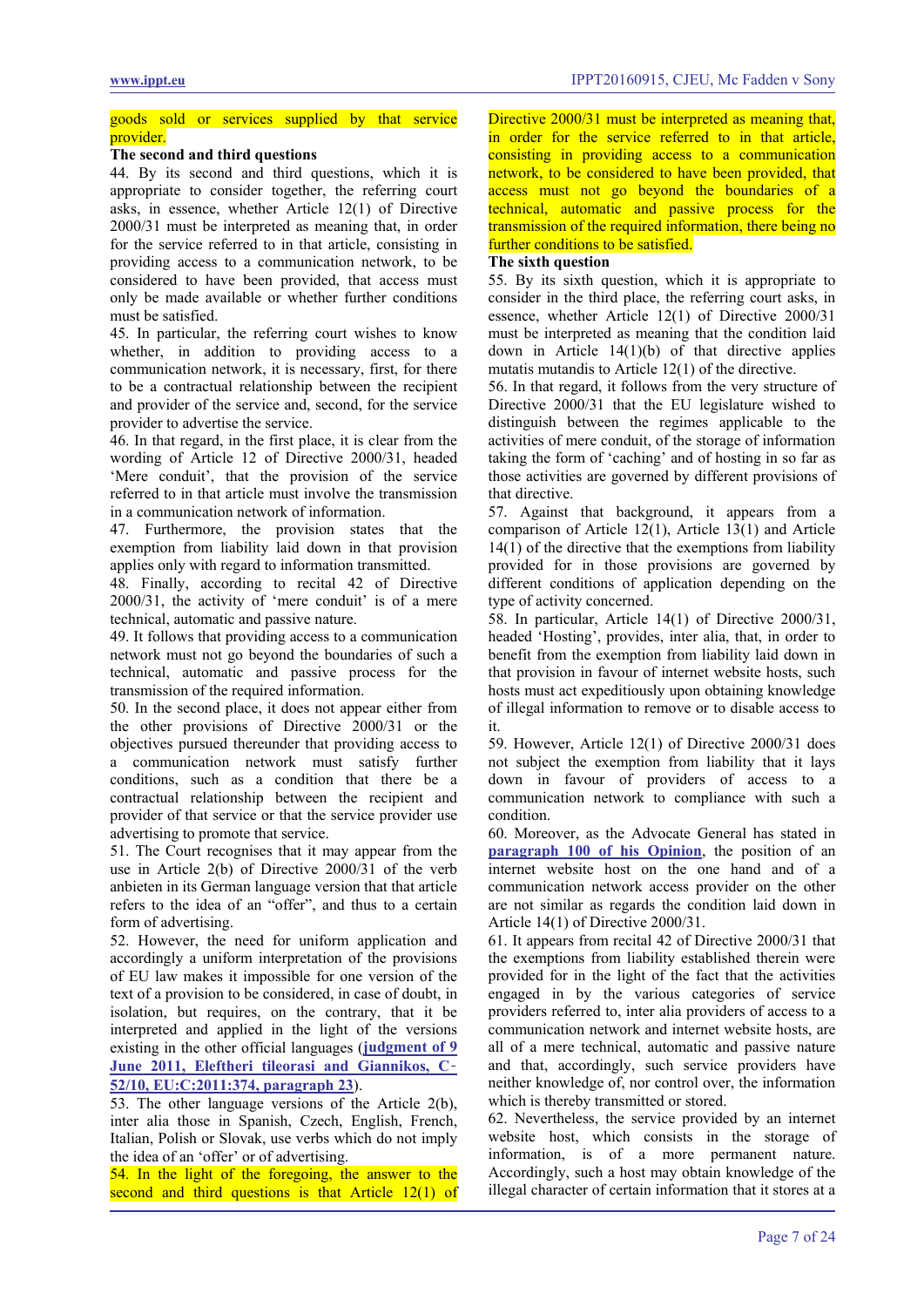time subsequent to that when the storage was processed and when it is still capable of taking action to remove or disable access to it.

63. However, as regards a communication network access provider, the service of transmitting information that it supplies is not normally continued over any length of time, so that, after having transmitted the information, it no longer has any control over that information. In those circumstances, a communication network access provider, in contrast to an internet website host, is often not in a position to take action to remove certain information or disable access to it at a later time.

64. In any event, it follows from paragraph 54 above that Article 12(1) of Directive 2000/31 does not provide for any further condition other than for the service at issue to provide access to a communication network which does not go beyond the boundaries of a technical, automatic and passive process for the transmission of the required information.

<span id="page-7-0"></span>65. In the light of the foregoing, the answer to the sixth question is that Article 12(1) of Directive 2000/31 must be interpreted as meaning that the condition laid down in Article  $14(1)(b)$  of that directive does not apply mutatis mutandis to Article 12(1).

## **The seventh and eighth questions**

66. By its seventh and eighth questions, which it is appropriate to consider together and in the fourth place, the referring court asks, in essence, whether Article 12(1) of Directive 2000/31, read in conjunction with Article 2(b) of that directive, must be interpreted as meaning that there are conditions other than the one mentioned in that provision to which a service provider providing access to a communication network is subject.

67. In that regard, Article 12(1) of Directive 2000/31, read in conjunction with Article 2(b) of that directive, expressly provides for only one condition as regards such a service provider, namely that of being a natural or legal person providing an information society service.

68. In that regard, it appears from recital 41 to Directive 2000/31 that, by adopting that directive, the EU legislature struck a balance between the various interests at stake. It follows that that directive as a whole, and in particular Article 12(1) read in conjunction with Article 2(b) thereof must be regarded as giving effect to the balance struck by the legislature.

69. In those circumstances, it is not for the Court to take the place of the EU legislature by subjecting the application of that provision to conditions which the legislature has not laid down.

70. To subject the exemption laid down in Article 12(1) of Directive 2000/31 to compliance with conditions that the EU legislature has not expressly envisaged could call that balance into question.

71. In the light of the foregoing, the answer to the seventh and eighth questions is that Article 12(1) of Directive 2000/31, read in conjunction with Article 2(b) of that directive, must be interpreted as meaning that there are no conditions, other than the one

mentioned in that provision, to which a service provider supplying access to a communication network is subject.

## **The fourth question**

72. By its fourth question, which it is appropriate to consider in the fifth place, the referring court asks, in essence, whether Article 12(1) of Directive 2000/31 must be interpreted as meaning that it does not preclude a person harmed by the infringement of its rights over a work from claiming injunctive relief against the recurrence of that infringement, compensation and the payment of costs of giving formal notice and court costs from a communication network access provider whose services were used in that infringement.

73. In that regard, it should be noted that Article 12(1) of Directive 2000/31 states that the Member States must ensure that service providers supplying access to a communication network are not held liable for information transmitted to them by the recipients of that service on the threefold condition laid down in that provision that such providers do not initiate such a transmission, that they do not select the receiver of that transmission and that they do not select or modify the information contained in the transmission.

74. It follows that, where those conditions are satisfied, a service provider supplying access to a communication network may not be held liable and therefore a copyright holder is, in any event, precluded from claiming compensation from that service provider on the ground that the connection to that network was used by third parties to infringe its rights.

75. As a result, a copyright holder is also, in any event, precluded from claiming the reimbursement of the costs of giving formal notice or court costs incurred in relation to its claim for compensation. In order to be well founded, such an ancilliary claim requires that the principal claim is also well founded, which is precluded by Article 12(1) of Directive 2000/31.

76. Nevertheless, Article 12(3) of Directive 2000/31 states that that article is not to affect the possibility, for a national court or administrative authority, of requiring a service provider to terminate or prevent an infringement of copyright.

77. Thus, where an infringement is perpetrated by a third party by means of an internet connection which was made available to him by a communication network access provider, Article 12(1) of the directive does not preclude the person harmed by that infringement from seeking before a national authority or court to have the service provider prevented from allowing that infringement to continue.

78. Consequently, the Court considers that, taken in isolation, Article 12(1) of Directive 2000/31 does not prevent that same person from claiming the reimbursement of the costs of giving formal notice and court costs incurred in a claim such as that outlined in the preceding paragraphs.

<span id="page-7-1"></span>79. In the light of the foregoing, the answer to the fourth question is that Article 12(1) of Directive 2000/31 must be interpreted as precluding a person harmed by the infringement of its rights over a work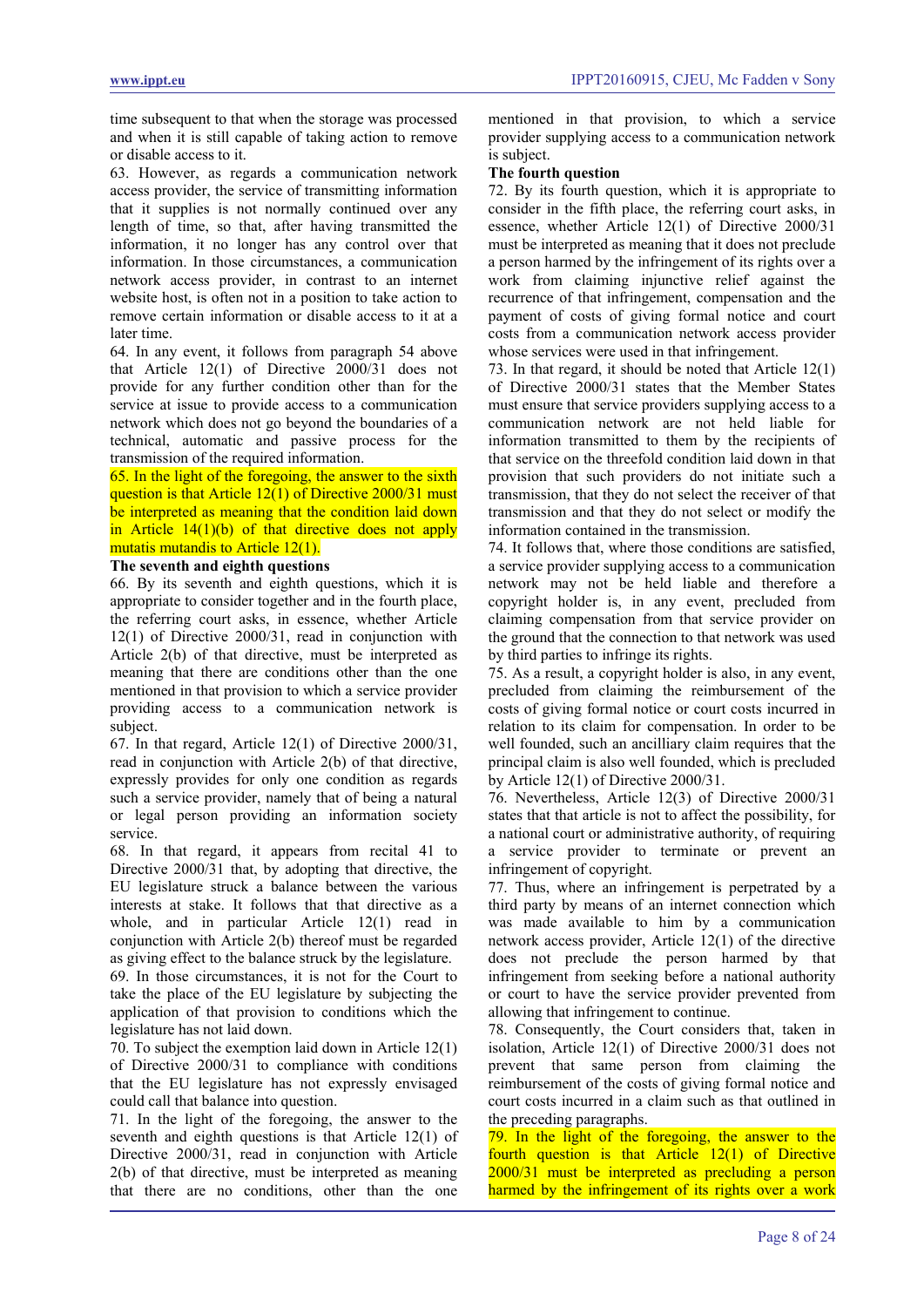from claiming compensation from a provider of access to a communication network on the ground that such access was used by a third party to infringe its rights and the reimbursement of the costs of giving formal notice or court costs incurred in relation to its claim for compensation. However, that article must be interpreted as meaning that it does not preclude such a person from claiming injunctive relief against the continuation of that infringement and the payment of the costs of giving formal notice and court costs from a communication network access provider whose services were used in that infringement where such claims are made for the purposes of obtaining, or follow the grant of injunctive relief by a national authority or court to prevent that service provider from allowing the infringement to continue.

## **The fifth, sixth and seventh questions**

80. By its fifth, ninth and tenth questions, which it is appropriate to consider together and in the sixth place, the referring court asks, in essence, whether, having regard to the requirements deriving from the protection of fundamental rights and to the rules laid down in Directives 2001/29 and 2004/48, Article 12(1) of Directive 2000/31, read in conjunction with Article 12(3) of that directive, must be interpreted as precluding the grant of an injunction such as that at issue in the main proceedings, which requires, on pain of payment of a fine, a provider of access to a communication network allowing the public to connect to the internet to prevent third parties from making a particular copyright-protected work or parts thereof available to the general public from an online (peer-topeer) exchange platform via an internet connection available in that network, where, although that provider may determine which technical measures to take in order to comply with the injunction, it has already been established that the only measures which the provider may in practice adopt consist in terminating or password-protecting the internet connection or in examining all communications passing through it.

81. As a preliminary matter, it is common ground that an injunction, such as that envisaged by the referring court in the case at issue in the main proceedings, in so far as it would require the communication network access provider in question to prevent the recurrence of an infringement of a right related to copyright, falls within the scope of the protection of the fundamental right to the protection of intellectual property laid down in Article 17(2) of the Charter of Fundamental Rights of the European Union ('the Charter').

82. In addition, in so far as such an injunction, first, places a burden on the access provider capable of affecting his economic activity and, second, is capable of restricting the freedom available to recipients of such a service from benefiting from access to the internet, the Court finds that the injunction infringes the former's right of freedom to conduct a business, protected under Article 16 of the Charter, and the right of others to freedom of information, the protection of which is provided for by Article 11 of the Charter.

83. Where several fundamental rights protected under EU law are at stake, it is for the national authorities or courts concerned to ensure that a fair balance is struck between those rights (see, to that effect, **[judgment of](http://www.ippt.eu/sites/default/files/2008/IPPT20080129_ECJ_Promusicae_v_Telefonica_concerning_KaZaa.pdf)  [29 January 2008, Promusicae, C](http://www.ippt.eu/sites/default/files/2008/IPPT20080129_ECJ_Promusicae_v_Telefonica_concerning_KaZaa.pdf)**‑**275/06, [EU:C:2008:54, paragraphs 68 and 70](http://www.ippt.eu/sites/default/files/2008/IPPT20080129_ECJ_Promusicae_v_Telefonica_concerning_KaZaa.pdf)**).

84. In that regard, the Court has previously held that an injunction which leaves a communication network access provider to determine the specific measures to be taken in order to achieve the result sought is capable, under certain conditions, of leading to such a fair balance (see, to that effect, **[judgment of 27 March](http://www.ippt.eu/sites/default/files/2014/IPPT20140327_ECJ_UPC_Telekabel_v_Constantin_Film.pdf)  [2014, UPC Telekabel Wien, C](http://www.ippt.eu/sites/default/files/2014/IPPT20140327_ECJ_UPC_Telekabel_v_Constantin_Film.pdf)**‑**314/12, [EU:C:2014:192, paragraphs 62 and 63](http://www.ippt.eu/sites/default/files/2014/IPPT20140327_ECJ_UPC_Telekabel_v_Constantin_Film.pdf)**).

85. In the present case, it appears from the order for reference that the referring court envisages a situation in which there are, in practice, only three measures that the addressee of the injunction may take, namely examining all communications passing through an internet connection, terminating that connection or password-protecting it.

86. It is therefore on the sole basis of those three measures envisaged by the referring court that the Court will examine the compatibility of the envisaged injunction with EU law.

87. As regards, first, monitoring all of the information transmitted, such a measure must be excluded from the outset as contrary to Article 15(1) of Directive 2000/31, which excludes the imposition of a general obligation on, inter alia, communication network access providers to monitor the information that they transmit.

88. As regards, second, the measure consisting in terminating the internet connection completely, it must be found that so doing would cause a serious infringement of the freedom to conduct a business of a person who pursues an economic activity, albeit of a secondary nature, consisting in providing internet access by categorically preventing that provider from pursuing the activity in practice in order to remedy a limited infringement of copyright without considering the adoption of measures less restrictive of that freedom.

89. In those circumstances, such a measure cannot be regarded as complying with the requirements of ensuring a fair balance is struck between the fundamental rights which must be reconciled (see, to that effect, as regards an injunction, **[judgment of 24](http://www.ippt.eu/files/2011/IPPT20111124_ECJ_Scarlet_v_SABAM.pdf)  [November 2011, Scarlet Extended, C](http://www.ippt.eu/files/2011/IPPT20111124_ECJ_Scarlet_v_SABAM.pdf)**‑**70/10, [EU:C:2011:771, paragraph 49](http://www.ippt.eu/files/2011/IPPT20111124_ECJ_Scarlet_v_SABAM.pdf)**, and, by analogy, judgment of **[16 July 2015, Coty Germany, C](http://www.ippt.eu/sites/default/files/2015/IPPT20150716_CJEU_Coty_Germany_v_Stadtsparkasse.pdf)**‑**580/13, [EU:C:2015:485, paragraphs 35 and 41](http://www.ippt.eu/sites/default/files/2015/IPPT20150716_CJEU_Coty_Germany_v_Stadtsparkasse.pdf)**).

90. As regards, third, the measure consisting in password-protecting an internet connection, it should be noted that such a measure is capable of restricting both the freedom to conduct a business of the provider supplying the service of access to a communication network and the right to freedom of information of the recipients of that service.

91. Nonetheless, it must be found, in the first place, that such a measure does not damage the essence of the right to freedom to conduct its business of a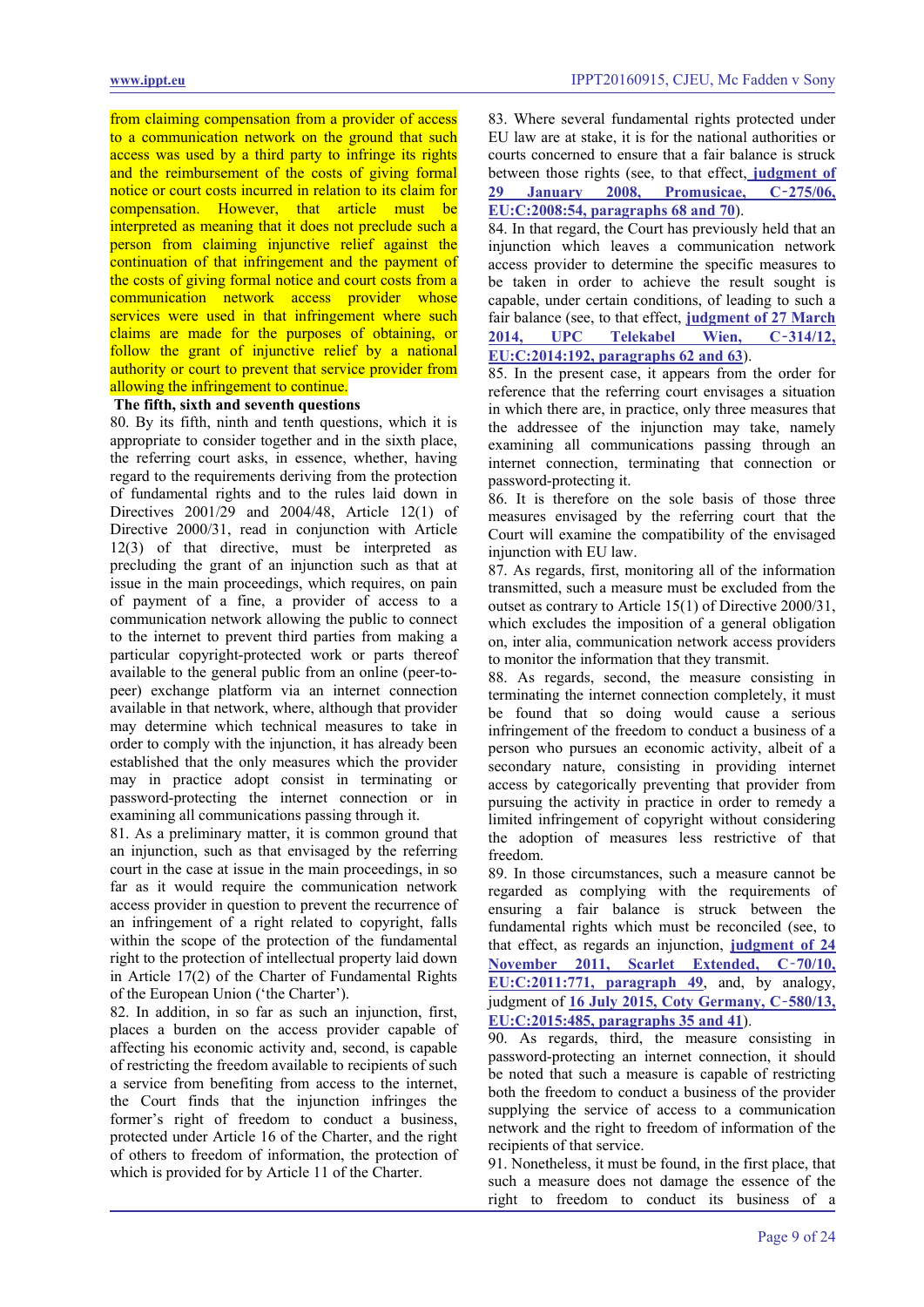communication network access provider in so far as the measure is limited to marginally adjusting one of the technical options open to the provider in exercising its activity.

92. In the second place, a measure consisting in securing an internet connection does not appear to be such as to undermine the essence of the right to freedom of information of the recipients of an internet network access service, in so far as it is limited to requiring such recipients to request a password, it being clear furthermore that that connection constitutes only one of several means of accessing the internet.

93. In the third place, it is true that, according to caselaw, the measure adopted must be strictly targeted, in the sense that it must serve to bring an end to a third party's infringement of copyright or of a related right but without thereby affecting the possibility of internet users lawfully accessing information using the provider's services. Failing that, the provider's interference in the freedom of information of those users would be unjustified in the light of the objective pursued (**[judgment of 27 March 2014, UPC](http://www.ippt.eu/sites/default/files/2014/IPPT20140327_ECJ_UPC_Telekabel_v_Constantin_Film.pdf)**  Wien, C-314/12, **EU:C:2014:192**, **[paragraph 56](http://www.ippt.eu/sites/default/files/2014/IPPT20140327_ECJ_UPC_Telekabel_v_Constantin_Film.pdf)**).

94. However, a measure adopted by a communication network access provider consisting in securing the connection to that network does not appear to be capable of affecting the possibility made available to internet users using the services of that provider to access information lawfully, in so far as the measure does not block any internet site.

95. In the fourth place, the Court has previously held that measures which are taken by the addressee of an injunction such as that at issue in the main proceedings when complying with that injunction must be sufficiently effective to ensure genuine protection of the fundamental right at issue, that is to say that they must have the effect of preventing unauthorised access to the protected subject matter or, at least, of making it difficult to achieve and of seriously discouraging internet users who are using the services of the addressee of that injunction from accessing the subject matter made available to them in breach of that fundamental right (**[judgment of 27 March 2014, UPC](http://www.ippt.eu/sites/default/files/2014/IPPT20140327_ECJ_UPC_Telekabel_v_Constantin_Film.pdf)  Telekabel Wien, C**‑**[314/12, EU:C:2014:192,](http://www.ippt.eu/sites/default/files/2014/IPPT20140327_ECJ_UPC_Telekabel_v_Constantin_Film.pdf)** 

## **[paragraph 62](http://www.ippt.eu/sites/default/files/2014/IPPT20140327_ECJ_UPC_Telekabel_v_Constantin_Film.pdf)**).

96. In that regard, the Court finds that a measure consisting in password-protecting an internet connection may dissuade the users of that connection from infringing copyright or related rights, provided that those users are required to reveal their identity in order to obtain the required password and may not therefore act anonymously, a matter which it is for the referring court to ascertain.

97. In the fifth place, it should be recalled that, according to the referring court, there is no measure, other than the three measures that it referred to, that a communication network access provider, such as the applicant in the main proceedings, could, in practice, take in order to comply with an injunction such as that at issue in the main proceedings.

98. Since the two other measures have been rejected by the Court, to consider that a communication network access provider need not secure its internet connection would thus be to deprive the fundamental right to intellectual property of any protection, which would be contrary to the idea of a fair balance (see, by analogy, **[judgment of 16 July 2015, Coty Germany, C](http://www.ippt.eu/sites/default/files/2015/IPPT20150716_CJEU_Coty_Germany_v_Stadtsparkasse.pdf)**‑**580/13, [EU:C:2015:485, paragraphs 37 and 38](http://www.ippt.eu/sites/default/files/2015/IPPT20150716_CJEU_Coty_Germany_v_Stadtsparkasse.pdf)**).

99. In those circumstances, a measure intended to secure an internet connection by means of a password must be considered to be necessary in order to ensure the effective protection of the fundamental right to protection of intellectual property.

<span id="page-9-0"></span>100. It follows from the foregoing that, under the conditions set out in this judgment, a measure consisting in securing a connection must be considered to be capable of striking a fair balance between, first, the fundamental right to protection of intellectual property and, second, the right to freedom to conduct the business of a provider supplying the service of access to a communication network and the right to freedom of information of the recipients of that service. 101. Consequently, the answer to the fifth, ninth and tenth questions referred is that, having regard to the requirements deriving from the protection of fundamental rights and to the rules laid down in Directives 2001/29 and 2004/48, Article 12(1) of Directive 2000/31, read in conjunction with Article 12(3) of that directive, must be interpreted as, in principle, not precluding the grant of an injunction such as that at issue in the main proceedings, which requires, on pain of payment of a fine, a communication network access provider to prevent third parties from making a particular copyright-protected work or parts thereof available to the general public from an online (peer-topeer) exchange platform via the internet connection available in that network, where that provider may choose which technical measures to take in order to comply with the injunction even if such a choice is limited to a single measure consisting in passwordprotecting the internet connection, provided that those users are required to reveal their identity in order to obtain the required password and may not therefore act anonymously, a matter which it is for the referring court to ascertain.

## **Costs**

102. Since these proceedings are, for the parties to the main proceedings, a step in the action pending before the national court, the decision on costs is a matter for that court. Costs incurred in submitting observations to the Court, other than the costs of those parties, are not recoverable.

On those grounds, the Court (Third Chamber) hereby rules:

1. Article 12(1) of Directive 2000/31/EC of the European Parliament and of the Council of 8 June 2000 on certain legal aspects of information society services, in particular electronic commerce, in the internal market ('Directive on electronic commerce'), read in conjunction with Article 2(a) of that directive and with Article 1(2) of Directive 98/34/EC of the European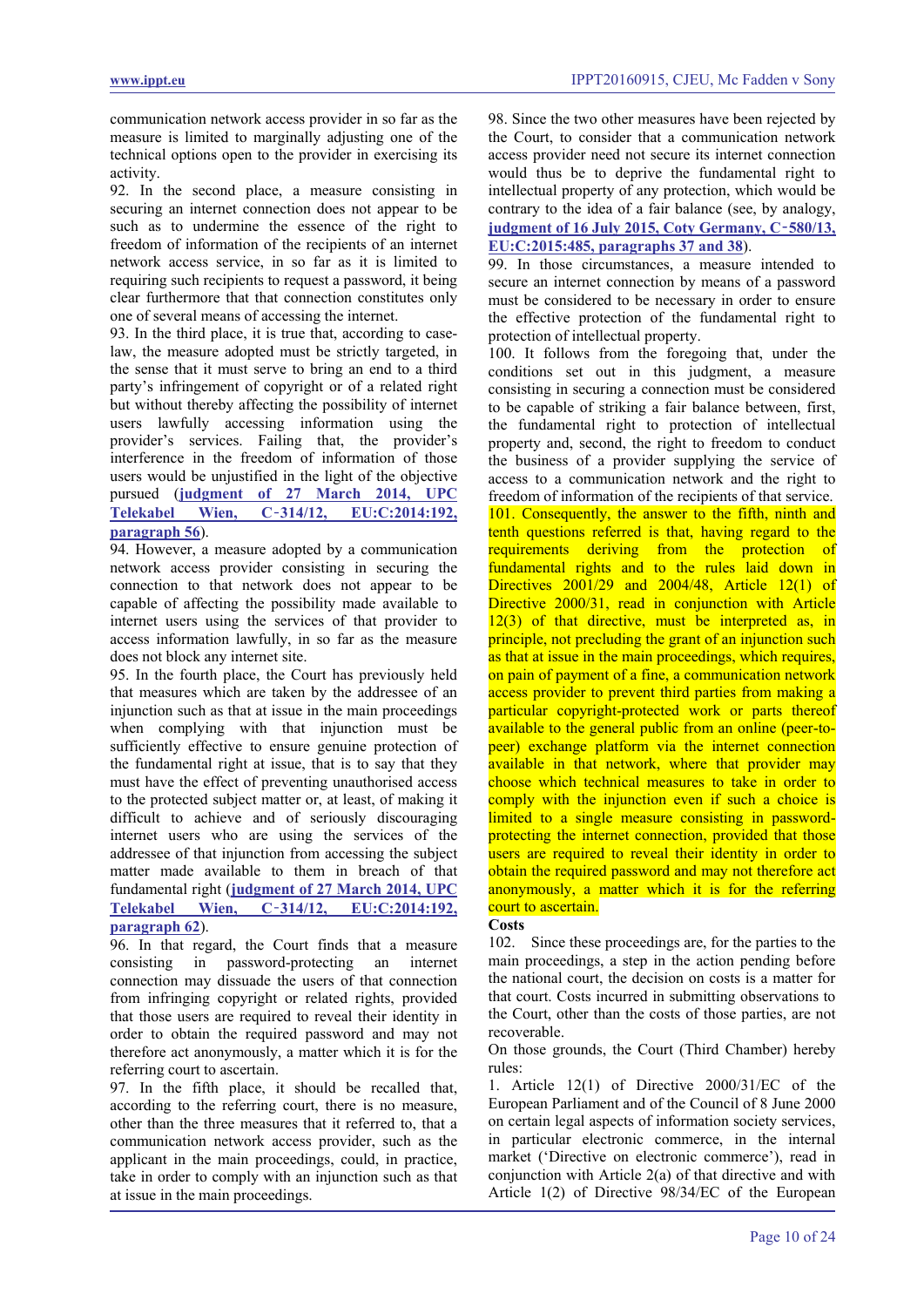Parliament and of the Council of 22 June 1998 laying down a procedure for the provision of information in the field of technical standards and regulations and of rules on information society services, as amended by Directive 98/48/EC of the European Parliament and of the Council of 20 July 1998, must be interpreted as meaning that a service such as that at issue in the main proceedings, provided by a communication network operator and consisting in making that network available to the general public free of charge constitutes an 'information society service' within the meaning of Article 12(1) of Directive 2000/31 where the activity is performed by the service provider in question for the purposes of advertising the goods sold or services supplied by that service provider.

2. Article 12(1) of Directive 2000/31 must be interpreted as meaning that, in order for the service referred to in that article, consisting in providing access to a communication network, to be considered to have been provided, that access must not go beyond the boundaries of a technical, automatic and passive process for the transmission of the required information, there being no further conditions to be satisfied.

3. Article 12(1) of Directive 2000/31 must be interpreted as meaning that the condition laid down in Article 14(1)(b) of that directive does not apply mutatis mutandis to Article 12(1) of Directive 2000/31.

4. Article 12(1) of Directive 2000/31, read in conjunction with Article 2(b) of that directive, must be interpreted as meaning that there are no conditions, other than the one mentioned in that provision, to which a service provider supplying access to a communication network is subject.

5. Article 12(1) of Directive 2000/31 must be interpreted as meaning that a person harmed by the infringement of its rights over a work is precluded from claiming compensation from an access provider on the ground that the connection to that network was used by a third party to infringe its rights and the reimbursement of the costs of giving formal notice or court costs incurred in relation to its claim for compensation. However, that article must be interpreted as meaning that it does not preclude such a person from claiming injunctive relief against the continuation of that infringement and the payment of the costs of giving formal notice and court costs from a communication network access provider whose services were used in that infringement where such claims are made for the purposes of obtaining, or follow the grant of injunctive relief by a national authority or court to prevent that service provider from allowing the infringement to continue.

6. Having regard to the requirements deriving from the protection of fundamental rights and to the rules laid down in Directives 2001/29 and 2004/48, Article 12(1) of Directive 2000/31, read in conjunction with Article 12(3) of that directive, must be interpreted as, in principle, not precluding the grant of an injunction such as that at issue in the main proceedings, which requires, on pain of payment of a fine, a provider of access to a communication network allowing the public to connect to the internet to prevent third parties from making a particular copyright-protected work or parts thereof available to the general public from an online (peer-topeer) exchange platform via an internet connection, where that provider may choose which technical measures to take in order to comply with the injunction even if such a choice is limited to a single measure consisting in password-protecting the internet connection, provided that those users are required to reveal their identity in order to obtain the required password and may not therefore act anonymously, a matter which it is for the referring court to ascertain. [Signatures]

# <span id="page-10-0"></span>**OPINION OF ADVOCATE GENERAL SZPUNAR**

delivered on 16 March 2016 (1) Case C‑484/14

Tobias Mc Fadden

v Sony Music Entertainment Germany GmbH

(Request for a preliminary ruling from the Landgericht München I (Regional Court, Munich I, Germany)) (Request for a preliminary ruling — Free movement of information society services — Directive 2000/31/EC - Article  $2(a)$  and  $(b)$  - Concept of 'information society services' — Concept of 'service provider' — Services of an economic nature — Article 12 — Limitation of liability of a provider of 'mere conduit' services — Article 15 — Exclusion of general obligation to monitor — Professional making a wireless local network with Internet access available to the public free of charge — Infringement of copyright and related rights by third-party users — Injunction entailing an obligation to password-protect an Internet connection)

# **I – Introduction**

1. Is a professional who, in the course of business, operates a wireless local area network with Internet access (a 'Wi-Fi network' (2)) that is accessible to the public free of charge providing an information society service within the meaning of Directive 2000/31/EC? (3) To what extent may his liability be limited in respect of copyright infringements committed by third parties? May the operator of such a public Wi-Fi network be constrained by injunction to make access to the network secure by means of a password?

2. Those questions outline the issues raised in a dispute between Mr Mc Fadden and Sony Music Entertainment Germany GmbH ('Sony Music') concerning actions for damages and injunctive relief in connection with the making available for downloading of copyrightprotected musical works via the public Wi-Fi network operated by Mr Mc Fadden.

# **II – Legal framework**

# **A – EU law**

1. Legislation relating to information society services 3. Directive 2000/31, as is apparent from recital 40 thereof, is intended, amongst other things, to harmonise national provisions concerning the liability of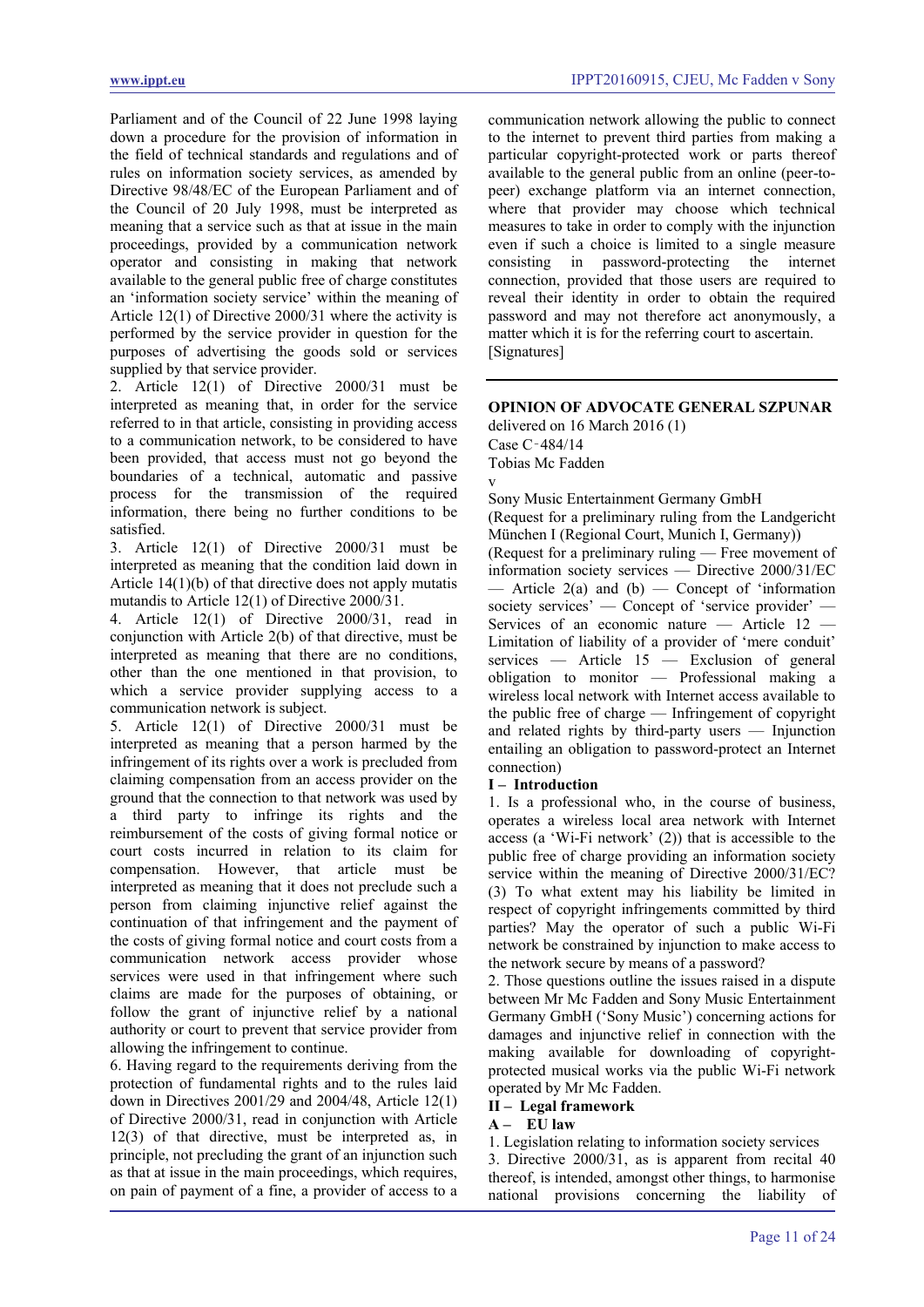intermediary service providers, so that the single market for information society services can function smoothly.

4. Article 2 of Directive 2000/31, entitled 'Definitions', provides:

*'For the purpose of this directive, the following terms shall bear the following meanings:*

*(a) "information society services": services within the meaning of Article 1(2) of Directive 98/34/EC [ (4)] as amended by Directive 98/48/EC; [ (5)]*

*(b) "service provider": any natural or legal person providing an information society service;*

*…'* 5. Three categories of intermediary services are covered by Articles 12, 13 and 14 of Directive 2000/31. They are, respectively, 'mere conduit', 'caching' and 'hosting'.

6. Article 12 of Directive 2000/31, entitled 'Mere conduit', provides:

*'1.Where an information society service is provided that consists of the transmission in a communication network of information provided by a recipient of the service, or the provision of access to a communication network, Member States shall ensure that the service provider is not liable for the information transmitted, on condition that the provider:*

*(a) does not initiate the transmission;*

*(b) does not select the receiver of the transmission; and*

*(c) does not select or modify the information contained in the transmission.*

*… 3. This Article shall not affect the possibility for a court or administrative authority, in accordance with Member States' legal systems, of requiring the service provider to terminate or prevent an infringement.'*

7. Paragraph 1 of Article 15 of Directive 2000/31, which is entitled 'No general obligation to monitor', provides:

'Member States shall not impose a general obligation on providers, when providing the services covered by Articles 12, 13 and 14, to monitor the information which they transmit or store, nor a general obligation actively to seek facts or circumstances indicating illegal activity.'

2. Legislation relating to the protection of intellectual property

8. Article 8 of Directive 2001/29/EC, (6) headed 'Sanctions and remedies', provides, in paragraph 3 thereof:

*'Member States shall ensure that rightholders are in a position to apply for an injunction against intermediaries whose services are used by a third party to infringe a copyright or related right.'*

9. A substantially identical provision concerning infringements of intellectual property rights in general is laid down in the third sentence of Article 11 of Directive 2004/48/EC, (7) entitled 'Injunctions'. According to recital 23 thereof, that directive is without prejudice to Article 8(3) of Directive 2001/29, which already provided for a comprehensive level of harmonisation in so far as concerns the infringement of copyright and related rights.

10. Article 3 of Directive 2004/48, entitled 'General obligation', provides:

*'1. Member States shall provide for the measures, procedures and remedies necessary to ensure the enforcement of the intellectual property rights covered by this directive. Those measures, procedures and remedies shall be fair and equitable and shall not be unnecessarily complicated or costly, or entail unreasonable time-limits or unwarranted delays.*

*2. Those measures, procedures and remedies shall also be effective, proportionate and dissuasive and shall be applied in such a manner as to avoid the creation of barriers to legitimate trade and to provide for safeguards against their abuse.*'

# **B – German law**

1. Legislation transposing Directive 2000/31

11. Articles 12 to 15 of Directive 2000/31 were transposed into German law by Paragraphs 7 to 10 of the Law on electronic media (Telemediengesetz). (8)

2. Legislative provisions relating to the protection of copyright and related rights

12. Paragraph 97 of the Law on copyright and related rights (Gesetz über Urheberrecht und verwandte Schutzrechte — Urheberrechtsgesetz) (9) provides:

*'1. Any person who unlawfully infringes copyright or any other right protected under this law may be the subject of an action by the injured party for an injunction ordering the termination of the infringement or, where there is a risk of recurrence, for an injunction prohibiting any further commission of the infringement. The right to seek a prohibitory injunction shall exist even where the risk of infringement arises for the first time.*

*2. Any person who intentionally or negligently commits such an infringement shall be obliged to make good the damage arising from it. …'*

13. Paragraph 97a of the Law on copyright and related rights in force at the time when the formal notice was issued in 2010 provided:

*'1. Before instituting judicial proceedings for a prohibitory injunction, the injured party shall give formal notice to the infringer, allowing him an opportunity to settle the dispute by giving an undertaking to refrain from further commission of the infringement, coupled with an appropriate penalty. Provided that the formal notice is justified, reimbursement of the costs necessarily so incurred may be sought.*

*2. In straightforward cases involving only a minor infringement not committed in the course of trade, reimbursement of the costs incurred in connection with the instruction of a lawyer for the purposes of a first formal notice shall be limited to EUR 100.'*

14. Paragraph 97a of the Law on copyright and related rights in the version currently in force provides:

*'1. Before instituting judicial proceedings for a prohibitory injunction, the injured party shall give formal notice to the infringer, allowing him an opportunity to settle the dispute by giving an*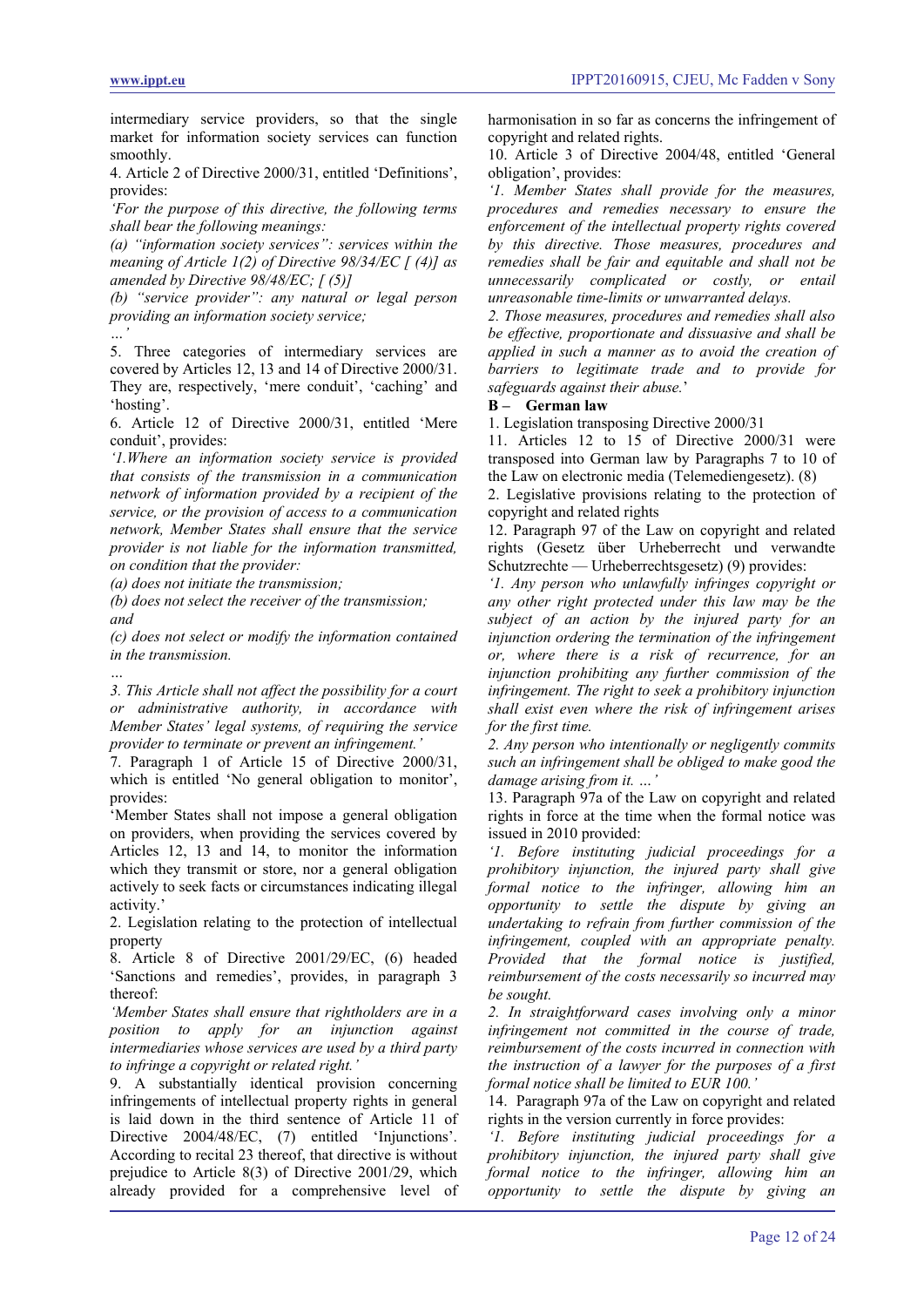*undertaking to refrain from further commission of the infringement, coupled with an appropriate penalty.*

*… 3. Provided that the formal notice is justified … reimbursement of the costs necessarily so incurred may be sought. …*

## *…'* **3. Case-law**

15. It is apparent from the order for reference that, in German law, liability for infringements of copyright and related rights may arise either directly ('Täterhaftung') or indirectly ('Störerhaftung').

16. Paragraph 97 of the Law on copyright and related rights has been interpreted by German courts as meaning that liability for an infringement may be incurred by a person who, without being the author of the infringement or complicit in it, contributes to the infringement in some way or other, either deliberately or with a sufficient degree of causation ('Störer').

17. In this connection, the Bundesgerichtshof (Federal Court of Justice) held, in its judgment of 12 May 2010 in Sommer unseres Lebens (I ZR 121/08), that a private person operating a Wi-Fi network with Internet access may be regarded as an indirect infringer ('Störer') where he has failed to make his network secure by means of a password and thus enabled a third party to infringe a copyright or related right. According to that judgment, it is reasonable for such a network operator to take measures to secure the network, such as a system for identification by means of a password.

## **III – The dispute in the main proceedings**

18. The applicant in the main proceedings operates a business selling and renting lighting and sound systems for various events.

19. He is the owner of an Internet connection which he uses via a Wi-Fi network. On 4 September 2010, a musical work was unlawfully offered for downloading via that Internet connection.

20. Sony Music is a phonogram producer and the holder of the rights in that musical work. By letter of 29 October 2010, Sony Music gave Mr Mc Fadden formal notice concerning the infringement of its rights.

21. As is apparent from the order for reference, Mr Mc Fadden argues in this connection that, in the course of his business, he operated a Wi-Fi network, accessible to any user, over which he exercised no control. He deliberately did not password-protect that network so as to give the public access to the Internet. Mr Mc Fadden asserts that he did not commit the infringement alleged, but does not rule out the possibility that it was committed by one of the users of his network.

22. Following the formal notice, Mr Mc Fadden brought before the referring court an action for a negative declaration ('negative Feststellungsklage'). Sony Music brought a counterclaim, seeking an injunction and damages.

23. By judgment of 16 January 2014, given in default of appearance, the referring court dismissed Mr Mc Fadden's application and upheld the counterclaim, granting an injunction against Mr Mc Fadden on the ground of his directly liability for the infringement at issue and ordering him to pay damages, the costs of the formal notice, and costs.

24. Mr Mc Fadden brought an appeal against that judgment in default. In particular, he has argued that he cannot be held liable by reason of the provisions of German law transposing Article 12(1) of Directive 2000/31.

25. In the appeal, Sony Music asks the court to uphold the default judgment and, in the alternative, to issue an injunction and order Mr Mc Fadden to pay damages and the costs of the formal notice on the ground of his indirect liability ('Störerhaftung').

26. The referring court states that, at this stage, it does not believe that Mr Mc Fadden is directly liable, but is minded to reach a finding of indirect liability ('Störerhaftung') on the ground that his Wi-Fi network had not been made secure.

27. In this connection, the referring court states that it is inclined to apply, by analogy, the Bundesgerichtshof's ruling of 12 May 2010 in Sommer unseres Lebens (I ZR 121/08), taking the view that that judgment, which concerned private persons, should apply a fortiori in the case of a professional person operating a Wi-Fi network that is accessible to the public. According to the referring court, such a finding of liability on that ground would not, however, be possible if the facts of the dispute in the main proceedings fell within the scope of application of Article 12(1) of Directive 2000/31, transposed into German law by Paragraph 8(1) of the Law on electronic media of 26 February 2007, as amended by the Law of 31 March 2010.

# **IV – The questions referred for a preliminary ruling and the procedure before the Court**

28. It was in those circumstances that the Landgericht München I (Regional Court, Munich I) decided to stay the proceedings and to refer the following questions to the Court of Justice for a preliminary ruling:

*'1. Is … Article 12(1) of Directive [2000/31], read together with Article 2(a) of [that directive] and Article 1(2) of Directive [98/34], as amended by Directive [98/48] to be interpreted as meaning that the expression 'normally provided for remuneration' means that the national court must establish whether*

*(a) the person specifically concerned, who claims the status of service provider, normally provides this specific service for remuneration, or*

*(b) there are on the market any persons at all who provide this service or similar services for remuneration, or*

*(c) the majority of these or similar services are provided for remuneration?*

*2. Is … Article 12(1) of Directive [2000/31] to be interpreted as meaning that the expression 'provision of access to a communication network' means that the only criterion for provision in conformity with the directive is that access to a communication network (for example, the Internet) should be successfully provided?*

*3. Is … Article 12(1) of Directive [2000/31], read together with Article 2(b) of [that directive] to be interpreted as meaning that, for the purposes of*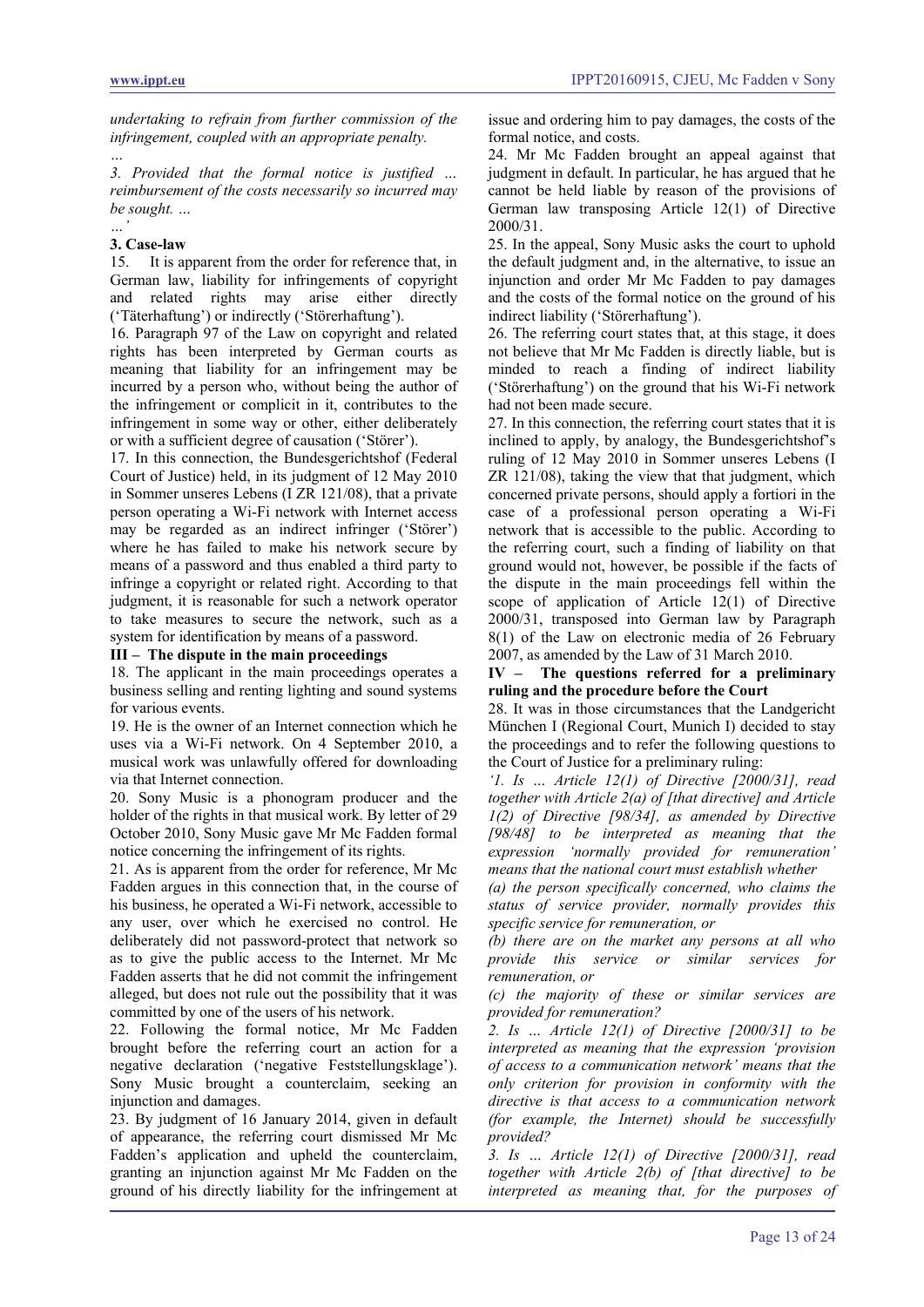*'provision' within the meaning of Article 2(b) … it is sufficient for the information society service to be made available, that being, in this case, the making available of an open-access WLAN, or is 'active promotion', for example, also necessary?*

*4. Is … Article 12(1) of Directive [2000/31] to be interpreted as meaning that the expression 'not liable for the information transmitted' precludes as a matter of principle, or in any event in relation to a first established copyright infringement, any claims for injunctive relief, damages or the payment of the costs of giving formal notice or court costs which a person affected by a copyright infringement might make against the access provider?*

*5. Is … Article 12(1) of Directive [2000/31], read together with Article 12(3) of [that directive] to be interpreted as meaning that the Member States may not permit a national court, in substantive proceedings, to make an order requiring an access provider to refrain in future from enabling third parties to make a particular copyright-protected work available for electronic retrieval from an online exchange platform via a specific Internet connection?*

*6. Is … Article 12(1) of Directive [2000/31] to be interpreted as meaning that, in circumstances such as those in the main proceedings, the provision contained in Article 14(1)(b) of [that directive] is to be applied mutatis mutandis to an application for a prohibitory injunction?*

*7. Is … Article 12(1) of Directive [2000/31], read together with Article 2(b) of [that directive] to be interpreted as meaning that the requirements applicable to a service provider are limited to the condition that a service provider is any natural or legal person providing an information society service?*

*8. If Question 7 is answered in the negative, what additional requirements must be imposed on a service provider for the purposes of interpreting Article 2(b) of Directive [2000/31]?*

*9. (a) Is … Article 12(1) of Directive [2000/31], taking into account the existing protection of intellectual property as a fundamental right forming part of the right to property (Article 17(2) of the Charter of Fundamental Rights of the European Union ('the Charter')) and the provisions of [Directives 2001/29 and 2004/48], and taking into account the freedom of information and the fundamental right under EU law of the freedom to conduct business (Article 16 of the [Charter]), to be interpreted as not precluding a national court from deciding, in substantive proceedings in which an access provider is ordered, on pain of payment of a fine, to refrain in the future from enabling third parties to make a particular copyright-protected work or parts thereof available for electronic retrieval from an online exchange platform via a specific Internet connection, that it may be left to the access provider to determine what specific technical measures to take in order to comply with that order?*

*(b) Does this also apply where the access provider is in fact able to comply with the court's injunction only*  *by terminating or password-protecting the Internet connection or examining all communications passing through it in order to ascertain whether the copyrightprotected work in question is unlawfully transmitted again, and that fact is apparent from the outset rather than coming to light only in the course of enforcement or penalty proceedings?'*

29. The order for reference, dated 18 September 2014, was received at the Registry of the Court of Justice on 3 November 2014. Written observations were submitted by the parties to the main proceedings, the Polish Government and the European Commission.

30. The parties to the main proceedings and the Commission also attended the hearing on 9 December 2015.

# **V – Assessment**

31. The questions referred for a preliminary ruling may be grouped together by reference to the two specific issues they raise.

32. First, the referring court seeks, by questions 1 to 3, to establish whether a professional person, such as the appellant in the main proceedings, who, in the course of business, operates a free, public Wi-Fi network, falls within the scope of application of Article 12 of Directive 2000/31.

33. Secondly, in the event that Article 12 of Directive 2000/31 does apply, the referring court asks this Court, in questions 4 to 9, to interpret the limitation of the liability of intermediary service providers laid down in that provision.

## **A – The scope of Article 12 of Directive 2000/31**

34. By its first three questions, the national court asks, in essence, whether a professional person who, in the course of business, operates a free, public Wi-Fi network, is to be regarded as the provider of a service consisting in the provision of access to a communication network, within the meaning of Article 12(1) of Directive 2000/31.

35. The national court raises two concerns in this regard: first, the economic nature of the service in question and, secondly, the fact that the operator of the Wi-Fi network may simply make the network available to the public, without specifically holding himself out to potential users as a service provider.

## **1. A service 'of an economic nature' (first issue)**

36. In so far as concerns the concept of 'services', Article 2(a) of Directive 2000/31 refers to Article 1(2) of Directive 98/34, (10) which refers to 'any information society service, that is to say, any service normally provided for remuneration, at a distance, by electronic means and at the individual request of a recipient of services'.

37. The condition that the service in question must 'normally' be 'provided for remuneration' is taken from Article 57 TFEU and reflects the principle, which is well established in the case-law, that only services of an economic nature are covered by the provisions of the FEU Treaty relating to the internal market. (11)

38. According to settled case-law, the concepts of economic activity and of the provision of services in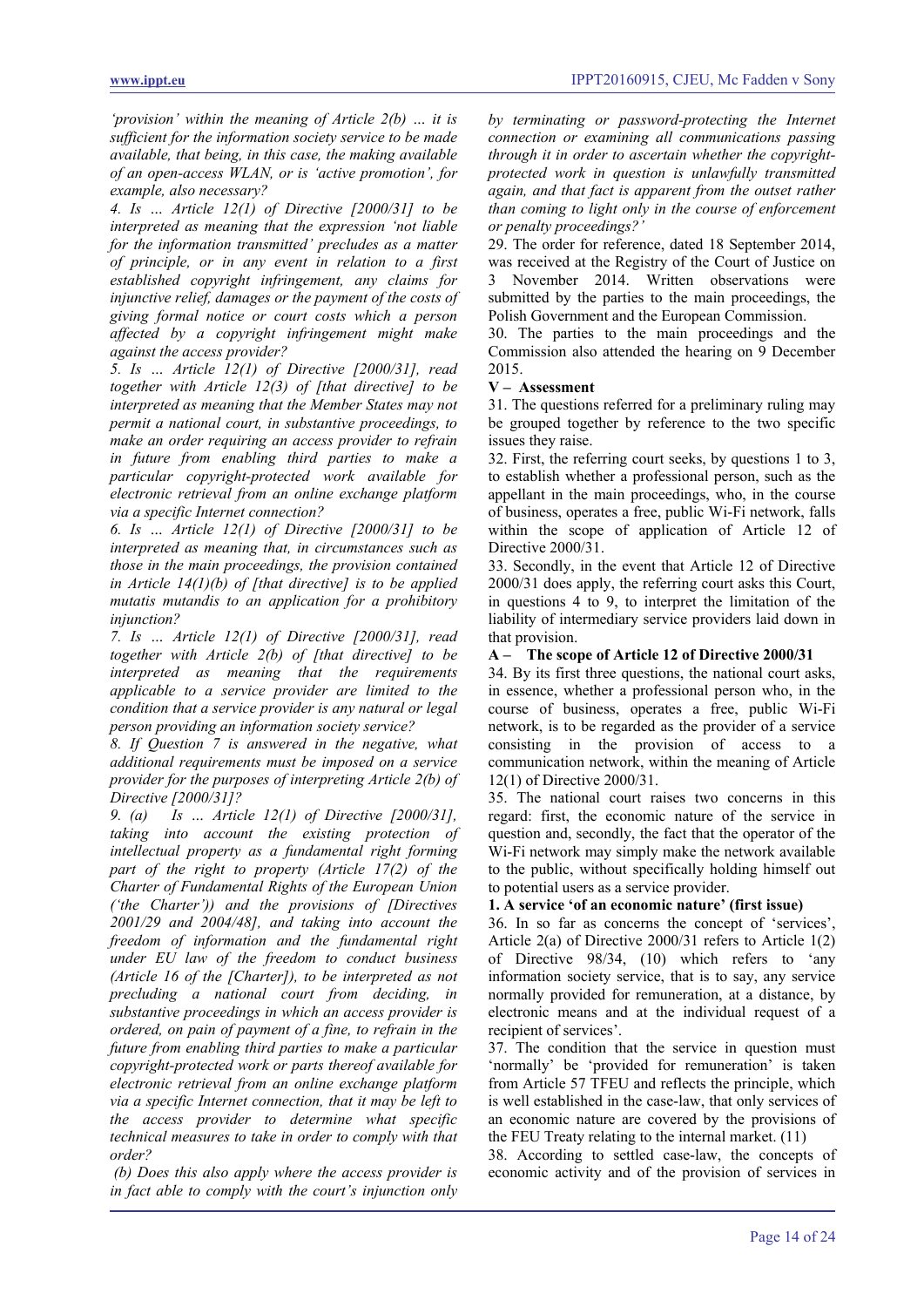the context of the internal market must be given a broad interpretation. (12)

39. In this connection, the national court queries the economic nature of the service at issue, whilst expressing the view that the making available of access to the Internet, even if not against payment, is an economic activity, since the provision of Internet access is normally a service that is provided for remuneration.

40. I would observe that, as the national court and the majority of the parties and interested parties, with the exception of Sony Music, have contended, the provision of Internet access is normally an economic activity. That conclusion applies equally to the provision of Internet access via a Wi-Fi network.

41. In my view, where, in the course of his business, an economic operator offers Internet access to the public, even if not against payment, he is providing a service of an economic nature, even if it is merely ancillary to his principal activity.

42. The very operation of a Wi-Fi network that is accessible to the public, in connection with another economic activity, necessarily takes place in an economic context.

43. Access to the Internet may constitute a form of marketing designed to attract customers and gain their loyalty. In so far as it contributes to the carrying on of the principal activity, the fact that the service provider may not be directly remunerated by recipients of the service is not decisive. In accordance with consistent case-law, the requirement for pecuniary consideration laid down in Article 57 TFEU does not mean that the service must be paid for directly by those who benefit from it. (13)

44. Sony Music's argument, by which it disputes the fact that the service in question is 'normally' provided for consideration, fails to convince me.

45. Admittedly, Internet access is often provided, in a hotel or bar, free of charge. However, that fact in no way contradicts the conclusion that the service in question is matched with a pecuniary consideration that is incorporated into the price of other services.

46. I see no reason why the provision of Internet access should be viewed differently when it is offered in connection with other economic activities.

47. In the present case, Mr Mc Fadden has stated that he operated the Wi-Fi network, initially under the name 'mcfadden.de', in order to draw the attention of customers of near-by shops and of passers-by to his business specialising in lighting and sound systems and to encourage them to visit his shop or his website.

48. In my opinion, the provision of Internet access in such circumstances takes place in an economic context, even if it is offered free of charge.

49. Moreover, even though it appears from the order for reference that, at around the time of the relevant facts in the main proceedings, Mr Mc Fadden probably changed the name of his Wi-Fi network to 'Freiheitstattangst.de' (freedom, not fear) so as to show his support for the fight against State surveillance of the Internet, that fact in itself has no bearing on the definition of the activity in question as 'economic'. The change in the name of the Wi-Fi network does not seem to me to be decisive, since, in any event, the network was operated from Mr Mc Fadden's business premises. 50. Furthermore, given that Mr Mc Fadden operated the publicly accessible Wi-Fi network in the context of his business, there is no need to consider whether the scope of Directive 2000/31 might also extend to the operation of such a network in circumstances where there is no other economic context. (14)

# **2. The service of 'providing' access to a network (second issue)**

51. In accordance with Article 12(1) of Directive 2000/31, the concept of 'information society service' includes any economic activity that consists of making a communication network available, which in turn includes the operation of a public Wi-Fi network with Internet access. (15)

52. In my opinion, the term 'to provide' simply means that the activity in question enables the public to have access to a network and takes place in an economic context.

53. Indeed, the classification of a given activity as a 'service' is an objective matter. It is therefore not necessary, to my mind, for the person in question to hold himself out to the public as a service provider or that he should expressly promote his activity to potential customers.

54. Moreover, in accordance with the case-law relating to Article 8(3) of Directive 2001/29, the provision of an intermediary service must be understood in the broad sense and is not conditional upon the existence of a contractual bond between the service provider and users. (16) I would observe that the question of whether or not a contractual relationship does exist is a matter purely of national law.

55. Nevertheless, it is clear from the seventh question referred for a preliminary ruling that the national court entertains doubts regarding that last point, for the reason that the German version of Article 2(b) of Directive 2000/31, which defines 'service provider' ('Diensteanbieter'), refers to a person who 'provides' a service using a German word ('anbietet') that might be understood as implying the active promotion of a service to customers.

56. However, such a reading of the expression 'to provide [a service]', in addition to not being supported by the other language versions, (17) does not seem to me to be justified by the case-law relating to Article 56 TFEU, which assumes a broad interpretation of the concept of services and does not include any requirement of active promotion. (18)

## **3. Interim conclusion**

57. In light of the foregoing, I consider that Articles  $2(a)$  and (b) and  $12(1)$  of Directive  $2000/31$  must be interpreted as applying to a person who, as an adjunct to his principal economic activity, operates a Wi-Fi network with an Internet connection that is accessible to the public free of charge.

**B – Interpretation of Article 12 of Directive 2000/31**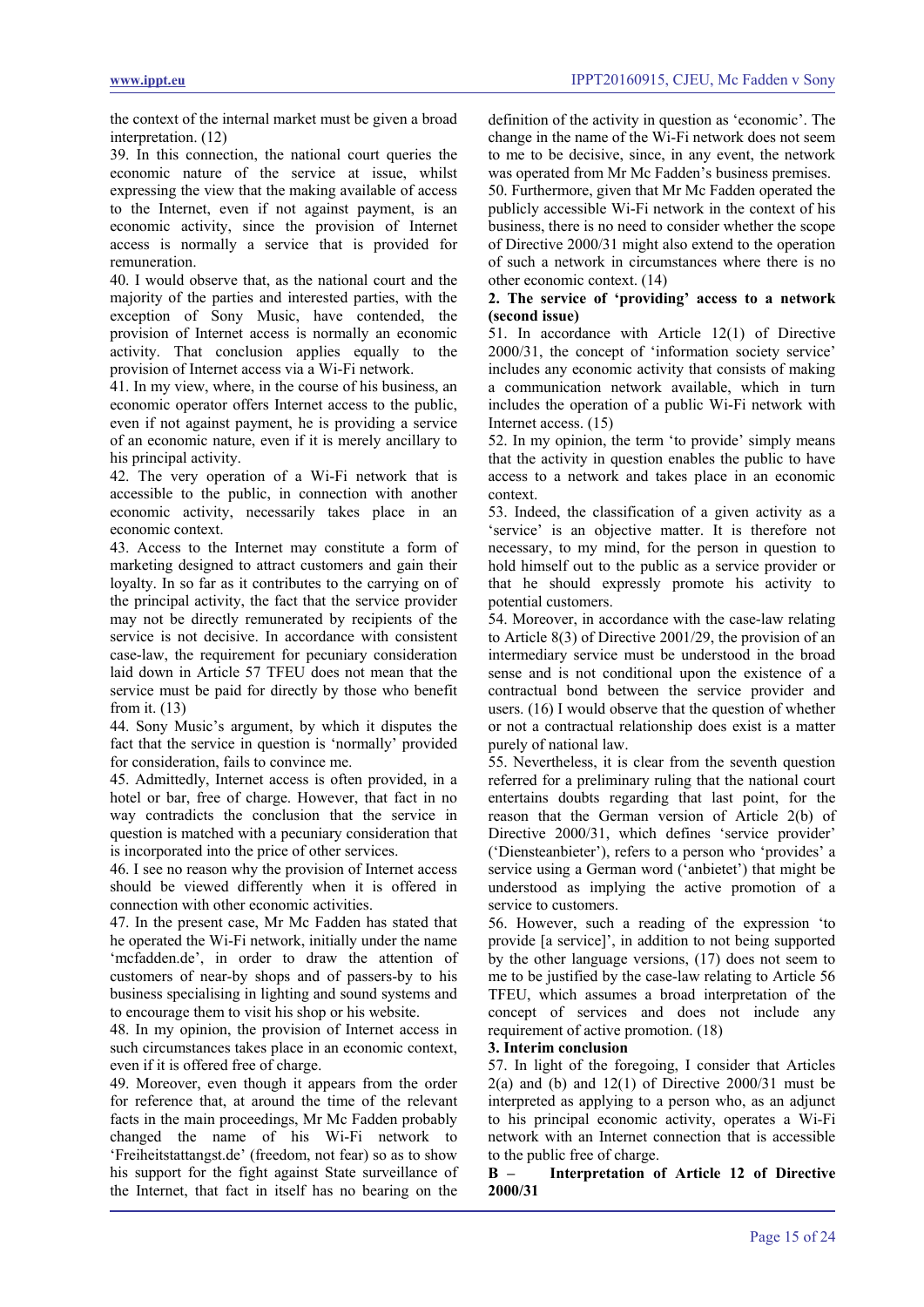## **1. Preliminary remarks**

58. I should like to organise the rather complex issue raised by questions 4 to 9.

59. Questions 4 and 5, which I propose to examine together, concern the delimitation of the liability of a provider of mere conduit services which results from Article 12(1) and (3) of Directive 2000/31.

60. The national court questions, in particular, whether it is permissible to penalise an intermediary service provider by way of an injunction and an award of damages, pre-litigation costs and court costs in the event of a copyright infringement committed by a third party. It also seeks to ascertain whether a national court is entitled to order an intermediary service provider to refrain from doing something which would enable a third party to commit the infringement in question.

61. In the event that it is not possible to envisage any effective action against an intermediary service provider, the national court asks whether it might be possible to limit the scope of Article 12 of Directive 2000/31 by applying, by analogy, the requirement laid down in Article  $14(1)(b)$  of that directive (question 6) or by means of other unwritten requirements (questions 7 and 8).

62. Question 9 concerns the limits on any injunction that may be granted against an intermediary service provider. In order to provide a useful answer to that question, it will be necessary to refer not only to Articles 12 and 15 of Directive 2000/31, but also to the provisions on injunctive relief which are set out in Directives 2001/29 and 2004/48 with reference to the protection of intellectual property and to the fundamental rights which inform the balance that is established by all of those provisions as a whole.

## **2. The extent of the liability of an intermediary service provider (questions 4 and 5)**

63. Article 12(1) of Directive 2000/31 limits the liability of providers of mere conduit services for unlawful acts committed by a third party with respect to the information transmitted.

64. As is apparent from the preparatory work for that legislative act, the limitation of liability in question extends, horizontally, to all forms of liability for unlawful acts of any kind, and thus to liability under criminal law, administrative law and civil law, and also to direct liability and secondary liability for acts committed by third parties. (19)

65. In accordance with Article  $12(1)(a)$  to (c), this limitation of liability takes effect provided that three cumulative conditions are fulfilled: the provider of the mere conduit service must not have initiated the transmission, must not have selected the recipient of the transmission and must not have selected or modified the information contained in the transmission. 66. According to recital 42 of Directive 2000/31, the exemptions from liability solely cover activities of a merely technical, automatic and passive nature, which implies that the service provider has neither knowledge of nor control over the information that is transmitted or stored.

67. The questions referred by the national court are based on the assumption that those conditions are fulfilled in the present case.

68. I would observe that it is clear from a combined reading of paragraphs 1 and 3 of Article 12 of Directive 2000/31 that the provisions in question limit the liability of an intermediary service provider with respect to the information transmitted, but do not shield him from injunctions.

69. Equally, according to recital 45 of Directive 2000/31, the limitations of the liability of intermediary service providers do not affect the possibility of injunctive relief, which may, in particular, consist of orders by courts or administrative authorities requiring the termination or prevention of any infringement.

70. Article 12 of Directive 2000/31, read as a whole, therefore makes a distinction between actions for damages and injunctions which must be taken into account when it comes to identifying the delimitation of liability prescribed in that provision.

71. In the present case, the national court asks whether it is permissible to penalise an intermediary service provider, on grounds of indirect liability ('Störerhaftung'), by way of:

– an injunction, non-compliance with which is punishable by a fine, designed to prevent third parties from infringing the rights in a specific protected work;

– an award of damages;

– an award of the costs of giving formal notice, that is to say, the pre-litigation costs relating to the formal notice which is a necessary pre-condition of bringing a legal action for an injunction, and

– an award of the court costs incurred in an action for an injunction and damages.

72. The national court itself considers that, pursuant to Article 12(1) of Directive 2000/31, Mr Mc Fadden cannot be held liable toward Sony Music in so far as any of the abovementioned penalties are concerned because he is not responsible for the information transmitted by third parties. In this connection I shall analyse, first of all, whether it is permissible to make pecuniary awards, those being, in this case, an award of damages, pre-litigation costs and court costs and, secondly, whether it is permissible to grant an injunction non-compliance with which is punishable by a fine.

# **a) Claims for damages and other pecuniary claims**

73. I would recall that Article 12(1) of Directive 2000/31 limits the civil liability of intermediary service providers and precludes actions for damages based on any form of civil liability. (20)

74. In my opinion, that limitation of liability extends not only to claims for compensation, but also to any other pecuniary claim that entails a finding of liability for copyright infringement with respect to the information transmitted, such as a claim for the reimbursement of pre-litigation costs or court costs.

75. In this connection, I am not convinced of the relevance of Sony Music's argument that it would be fair if the 'person who has committed the infringement' were required to bear the costs resulting from it.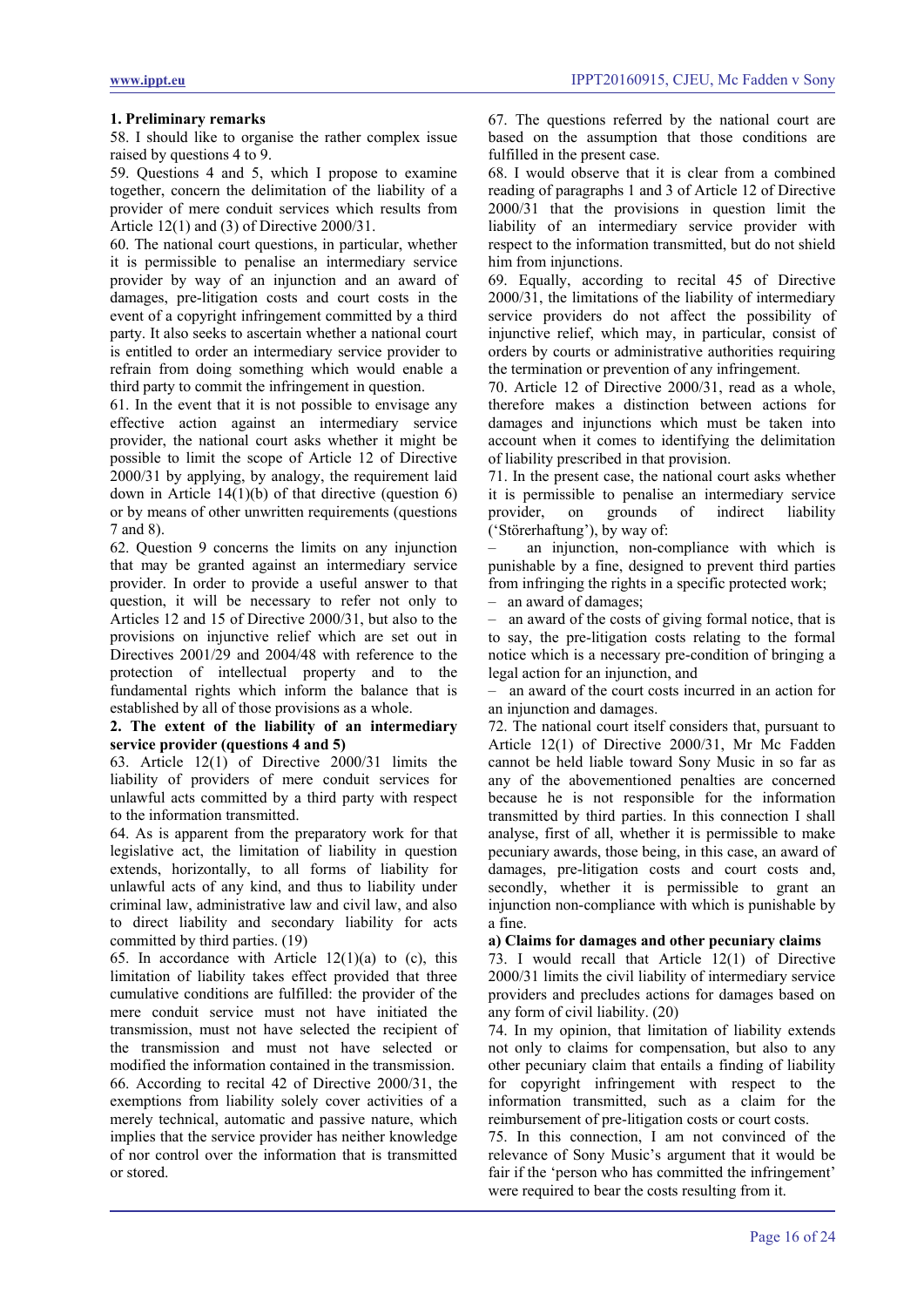76. Pursuant to Article 12 of Directive 2000/31, a provider of mere conduit services cannot be held liable for a copyright infringement committed as a result of the information transmitted. Therefore, he may not be ordered to pay pre-litigation costs or court costs incurred in connection with that infringement, which cannot be imputed to him.

77. I would also observe that the making of an order to pay the pre-litigation costs or court costs relating to such an infringement could compromise the objective pursued by Article 12 of Directive 2000/31 of ensuring that no undue restrictions are imposed on the activities to which it relates. An order to pay pre-litigation costs or court costs could potentially have the same punitive effect as an order to pay damages and could in the same way hinder the development of the intermediary services in question.

78. Admittedly, Article 12(3) of Directive 2000/31 provides for the possibility of a court or administrative authority imposing certain obligations upon an intermediary service provider following the commission of an infringement, in particular by means of an injunction.

79. However, given the provisions of Article 12(1) of that directive, a judicial or administrative decision imposing certain obligations on a service provider may not be based on a finding of the latter's liability. An intermediary service provider cannot be held liable for failing to take the initiative to prevent a possible infringement or for failing to act as a bonus pater familias. He may incur liability only after a specific obligation contemplated by Article 12(3) of Directive 2000/31 has been imposed on him.

80. In the present case, in my view, Article 12(1) of Directive 2000/31 therefore precludes the making of orders against intermediary service providers not only for the payment of damages, but also for the payment of the costs of giving formal notice or other costs relating to copyright infringements committed by third parties as a result of the information transmitted.

# **b) Injunctions**

81. The obligation for Member States to make provision for injunctions against intermediary service providers arises under Article 8(3) of Directive 2001/29 and under the substantially identical provisions of the third sentence of Article 11 of Directive 2004/48.

82. The possibility of granting an injunction against an intermediary who provides Internet access and whose services are used by a third party to infringe a copyright or a related right is also clear from the case-law relating to those two directives. (21)

83. Directive 2001/29 is, as stated in recital 16 thereof, without prejudice to the provisions of Directive 2000/31. Notwithstanding, pursuant to Article 12(3) of Directive 2000/31, the limitation of the liability of an intermediary service provider does not in turn affect the possibility of bringing an action for a prohibitory injunction aimed at requiring the intermediary to bring an infringement to an end or to prevent an infringement. (22)

84. It follows that Article 12(1) and (3) of Directive 2000/31 does not preclude the granting of an injunction against a provider of mere conduit services.

85. Moreover, the conditions and detailed procedures relating to such injunctions are matters for national law. (23)

86. I would nevertheless reiterate that, in accordance with Article 12(1) of Directive 2000/31, the grant of an injunction cannot entail a finding of civil liability against an intermediary service provider of any kind whatsoever for infringement of copyright resulting from the information transmitted.

87. Moreover, Article 12 of that directive, read together with other relevant provisions of EU law, prescribes certain boundaries for such injunctions, which I shall examine in the context of my analysis of the ninth question referred for a preliminary ruling.

# **c) Penalties attaching to an injunction**

88. In order to provide a useful answer to the questions referred, it is still necessary to establish whether Article 12 of Directive 2000/31 limits the liability of intermediary service providers with regard to penalties for non-compliance with an injunction.

89. It is apparent from the order for reference that the prohibitory injunction which the court envisages in the main proceedings would be backed by a fine of up to EUR 250 000 which could be converted into a custodial sentence. That penalty could only be imposed in the event of failure to comply with the injunction.

90. I am of the view that, whilst Article 12(1) of Directive 2000/31 precludes any finding of liability against an intermediary service provider in connection with an infringement of copyright resulting from the information transmitted, it does not limit a service provider's liability for non-compliance with an injunction granted in connection with such an infringement.

91. Given that that is a ground of accessory liability ancillary to the action for an injunction and that its purpose is purely to ensure the effectiveness of the injunction, it is covered by Article 12(3) of Directive 2000/31, which provides that courts are entitled to require intermediary service providers to bring an infringement to an end or to prevent an infringement.

## **d) Interim conclusion**

92. In light of the foregoing, I consider that Article 12(1) and (3) of Directive 2000/31 precludes the making of any order against a provider of mere conduit services that entails a finding of civil liability against that service provider. Article 12 therefore precludes the making of orders against intermediary service providers not only for the payment of damages, but also for the payment of the costs of giving formal notice or other costs relating to copyright infringements committed by third parties as a result of the information transmitted. It does not preclude the granting of an injunction, noncompliance with which is punishable by a fine.

**3. Possible additional requirements relating to the limitation of liability (questions 6 to 8)**

93. I would observe that, with questions 6, 7 and 8, the national court appears to proceed on the premiss that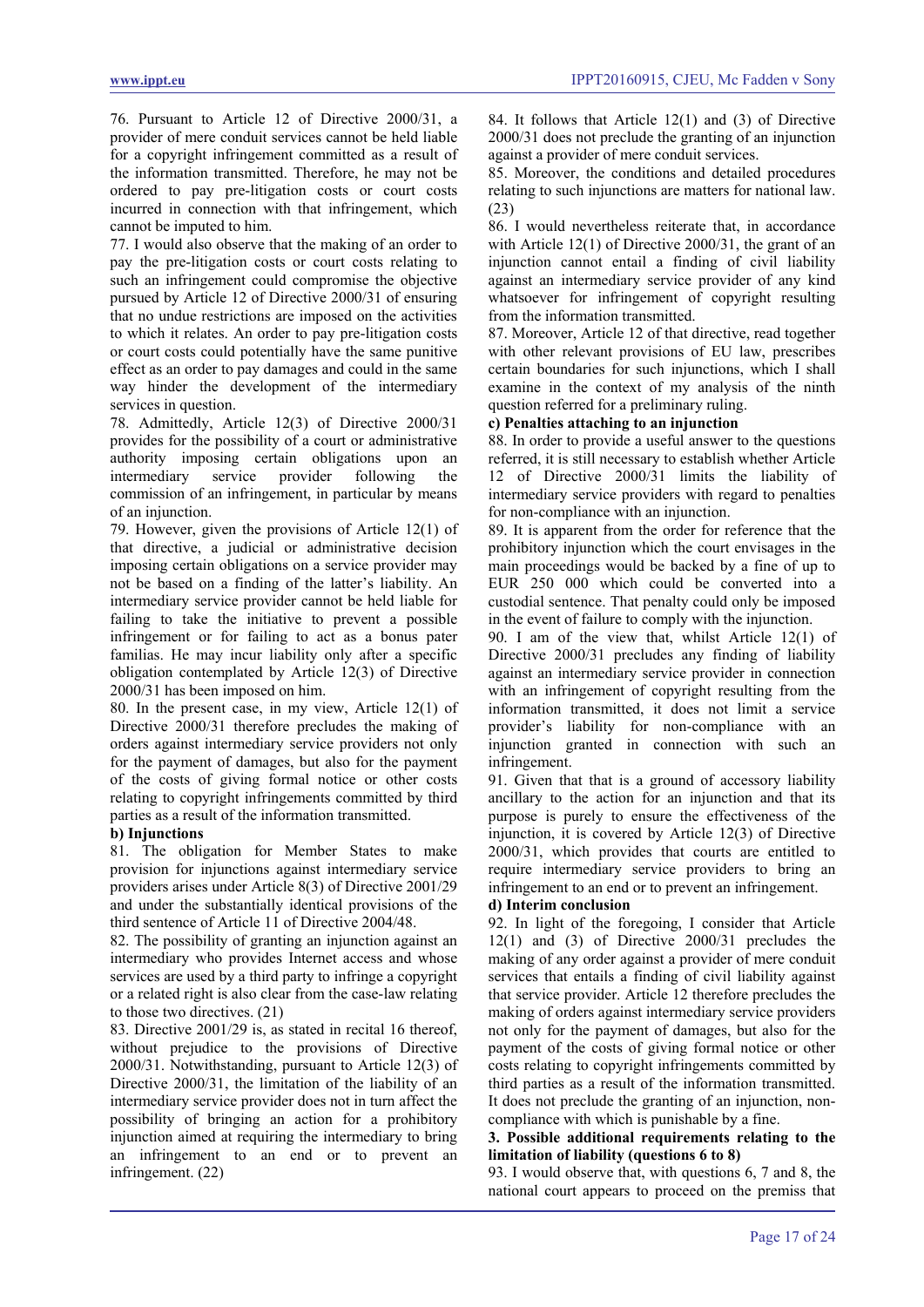Article 12 of Directive 2000/31 excludes any action being taken against an intermediary service provider. Consequently, it asks about the compatibility of such a situation with the fair balance between the various interests at stake to which recital 41 of the directive refers.

94. That therefore appears to be the reason for which the national court asks this Court whether it is permissible to limit the scope of Article 12 of Directive 2000/31 by means of the application, by analogy, of the condition referred to in Article 14(1)(b) of Directive 2000/31 (question 6) or by the addition of other conditions not stipulated in that directive (questions 7 and 8).

95. I am not sure that those questions will remain relevant if the Court decides, as I suggest, that Article 12 of Directive 2000/31 does, in principle, permit the grant of an injunction against an intermediary service provider.

96. In any event, I consider that these questions, in so far as they envisage the possibility of limiting the application of Article 12 of Directive 2000/31 by means of certain additional requirements, should immediately be answered in the negative.

97. Article  $12(1)(a)$  to (c) of Directive 2000/31 makes the limitation of the liability of a provider of mere conduit services subject to certain conditions that are cumulative and also exhaustive. (24) The addition of further conditions for the application of that provision seems to me to be ruled out by its express terms.

98. As regards question 6, which refers to the possibility of applying, by analogy, the condition mentioned in Article 14(1)(b) of Directive 2000/31, I would observe that that provision stipulates that the provider of a hosting service is not liable for the information stored, provided that he acts expeditiously to remove or to disable access to that information as soon as he becomes aware of illegal activity.

99. I would reiterate in this connection that Articles 12 to 14 of Directive 2000/31 relate to three distinct categories of activity and make the limitation of the liability of providers of the relevant services subject to different conditions, account being taken of the nature of each of the activities in turn. Since the application of those conditions by analogy would have the effect of making the conditions for liability in relation to each of those activities — which the legislature clearly differentiated — the same, it would be incompatible with the general scheme of those provisions.

<span id="page-17-0"></span>100. That is especially true in the case in the main proceedings. As the Commission observes, the 'mere conduit' activity referred to in Article 2000/31, which consists purely in the transmission of information, is different in nature from the activity referred to in Article 14 of the directive, which consists in the storage of information provided by a recipient of the service. The latter activity implies a certain degree of involvement in the storage of the information and thus a certain degree of control over it, which explains the hypothesis referred to in Article 14(1)(b) of Directive 2000/31, which contemplates the possibility that the provider of the storage service may learn of circumstances that indicate an unlawful activity, whereupon he must, of his own initiative, take action.

101. As regards questions 7 and 8, the national court wonders whether the conditions laid down in Article 12(1) of Directive 2000/31 and those flowing from the definitions set out in Article  $2(a)$ , (b) and (d) of the directive may be supplemented by other, unwritten requirements.

102. It appears from the order for reference that one such additional requirement might be, for example, the existence of a close relationship between the principal economic activity and the provision of free Internet access in the context of that principal activity.

103. I would repeat that it is clear from the wording of Article 12(1) of Directive 2000/31 that the three conditions for the application of that provision are exhaustive. In so far as the present questions concern the interpretation of the concepts of services and economic activity, I would refer to my analysis relating to the first three questions. (25)

104. In the light of those observations, I consider that the conditions referred to in Article  $12(1)(a)$  to (c) of Directive 2000/31 are exhaustive and leave no scope for the application, by analogy, of the condition laid down in Article 14(1)(b) of that directive or for the imposition of any other additional requirements.

# **4. The scope of injunctions (question 9)**

105. By its ninth question, the national court asks this Court whether Article 12(1) of Directive 2000/31, taking into account other provisions of EU law relevant to its application, precludes a national court from ordering an intermediary service provider to refrain in the future from enabling third parties to infringe the rights in a particular protected work via the service provider's Internet connection where the court leaves it to the service provider to determine what specific technical measures should be taken (question 9(a)). It also asks whether such an injunction is consistent with the provision in question where it is established from the outset that the addressee is in fact able to comply with the court's injunction only by terminating or password-protecting the Internet connection or examining all communications passing through it (question 9(b)).

## **a) Limits on injunction**

106. As I made clear in my analysis of questions 4 and 5, Article 12 of Directive 2000/31 does not, in principle, preclude the granting of injunctions, such as those referred to in Article 8(3) of Directive 2001/29 and the third sentence of Article 11 of Directive 2004/48, against providers of mere conduit services.

107. When adopting such a measure, however, a national court must nevertheless have regard to the limitations which flow from those provisions.

108. The measures provided for in Article 8(3) of Directive 2001/29 and the third sentence of Article 11 of Directive 2004/48 must, having regard to Article 3 of the latter directive, be fair and equitable and must not be unnecessarily complicated or costly or entail unreasonable time-limits or unwarranted delays. They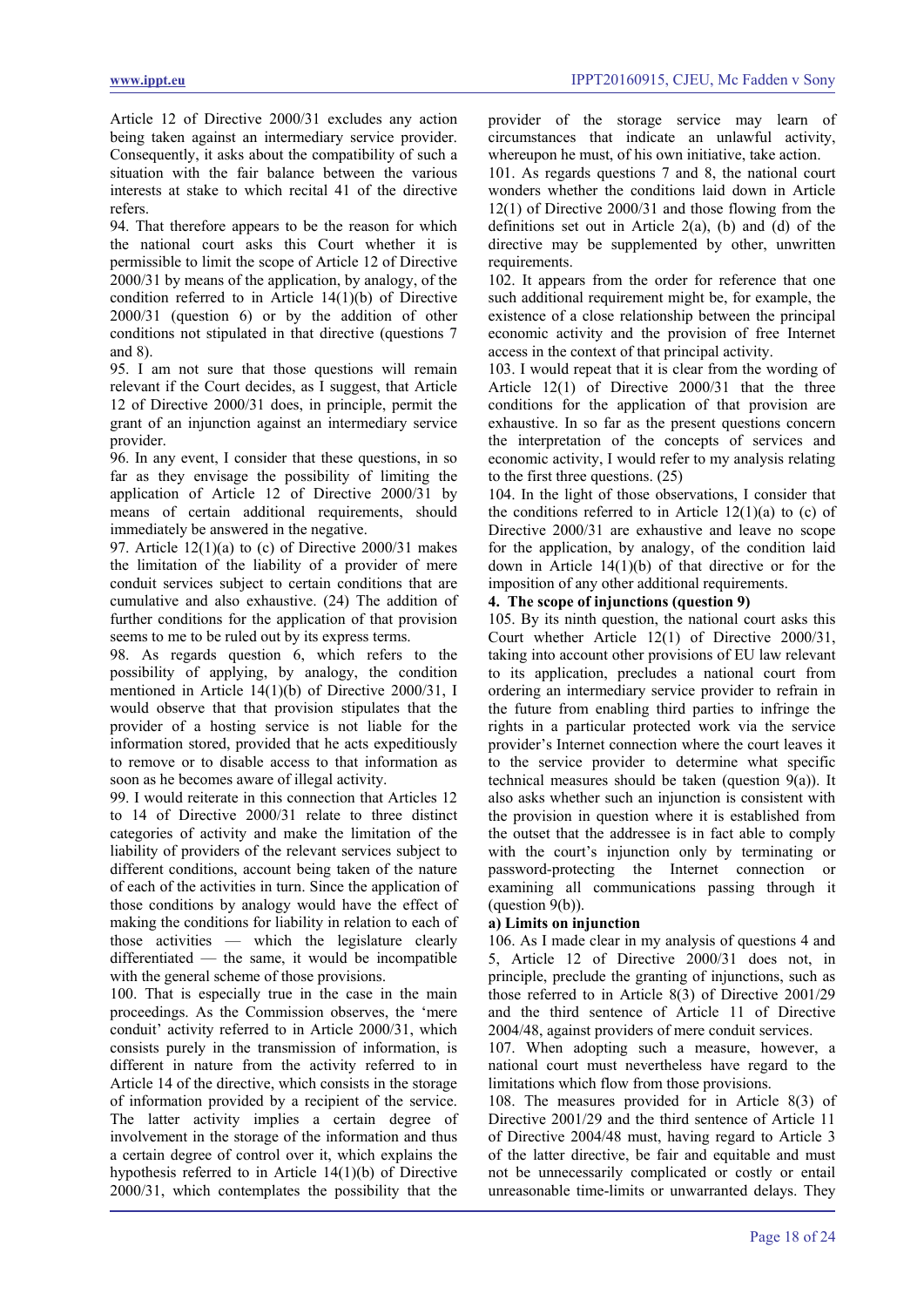must also be effective, proportionate and dissuasive and be applied in such a manner as to avoid the creation of barriers to legitimate trade and to provide for safeguards against their abuse. (26) When granting a court injunction, it is also necessary to weigh the interests of the parties concerned. (27)

109. Moreover, since the application of Directive 2001/29 must not affect the application of Directive 2000/31, when granting an injunction against a provider of mere conduit services, a national court must have regard to the limitations flowing from the latter directive. (28)

110. In this connection, it is clear from Articles 12(3) and 15(1) of Directive 2000/31 that the obligations imposed on such a service provider in the context of injunctive relief must be aimed at bringing an infringement to an end or preventing a specific infringement and may not include a general observation to monitor.

111. When those provisions are applied, account must also be taken of the principles and fundamental rights that are protected under EU law, in particular, freedom of expression and information and the freedom to conduct business, enshrined in Articles 11 and 16 of the Charter respectively. (29)

112. Since those fundamental rights are restricted in order to give effect to the right to the protection of intellectual property enshrined in Article 17(2) of the Charter, it is necessary when restricting them to strike a fair balance between the fundamental interests involved. (30)

113. The mechanisms which make it possible to strike that balance are contained in Directives 2001/29 and 2000/31 themselves, in that they provide for certain limits on measures taken against intermediaries. They must also flow from the application of national law, (31) since it is national law that determines the specific detailed procedures which relate to actions for injunctive relief.

114. In this connection, the authorities and courts of the Member States must not only interpret their national law in a manner consistent with the directives in question, but also make sure that they do not rely on an interpretation of those directives which would be in conflict with relevant fundamental rights. (32)

115. In the light of those considerations, national courts must, when issuing an injunction against an intermediary service provider, ensure:

– that the measures in question comply with Article 3 of Directive 2004/48 and, in particular, are effective, proportionate and dissuasive,

– that, in accordance with Articles 12(3) and 15(1) of Directive 2000/31, they are aimed at bringing a specific infringement to an end or preventing a specific infringement and do not entail a general obligation to monitor,

– that the application of the provisions mentioned, and of other detailed procedures laid down in national law, achieves a fair balance between the relevant fundamental rights, in particular, those protected by Articles 11 and 16 and by Article 17(2) of the Charter.

# **b) The compatibility of injunctions formulated in general terms**

116. The national court asks whether Article 12 of Directive 2000/31 precludes injunctions which contain prohibitions formulated in general terms and leave it to the addressee of the injunction to determine what specific measures should be adopted.

117. The measure envisaged in the main proceedings consists in an order requiring the intermediary service provider to refrain in the future from enabling third parties to make a particular protected work available for electronic retrieval from an online exchange platform via a specific Internet connection. The question of what technical measures are to be taken remains open.

118. I would observe that a prohibitory injunction that is formulated in general terms and does not prescribe specific measures is potentially a source of significant legal uncertainty for the addressee thereof. The fact that the addressee will be entitled, in any proceedings concerning alleged failure to comply with such an injunction, to show that he has taken all reasonable measures does not entirely remove that uncertainty.

119. Moreover, given that determining what measures it is appropriate to adopt entails striking a fair balance between the various fundamental rights involved, that task ought to be undertaken by a court, rather than left entirely to the addressee of an injunction. (33)

120. Admittedly, the Court has already held that an injunction addressed to a provider of Internet access which leaves it to the addressee to determine what specific measures should be taken is, in principle, consistent with EU law. (34)

121. That solution was based, in particular, on the consideration that an injunction formulated in general terms had the advantage of enabling the addressee to decide which measures were best adapted to his resources and abilities and compatible with his other legal obligations. (35)

122. However, it does not seem to me that that reasoning can be applied in a case, such as the case in the main proceedings, in which the very existence of appropriate measures is the subject of debate.

123. The possibility of choosing which measures are most appropriate can, in certain situations, be compatible with the interests of the addressee of an injunction, but it is not so where that choice is the source of legal uncertainty. In such circumstances, leaving it entirely to the addressee to choose the most appropriate measures would upset the balance between the rights and interests involved.

124. I therefore consider that, whilst Article 12(3) of Directive 2000/31 and Article 8(3) of Directive 2001/29 do not, in principle, preclude the issuing of an injunction which leaves it to the addressee thereof to decide what specific measures should be taken, it nevertheless falls to the national court hearing an application for an injunction to ensure that appropriate measures do indeed exist that are consistent with the restrictions imposed by EU law.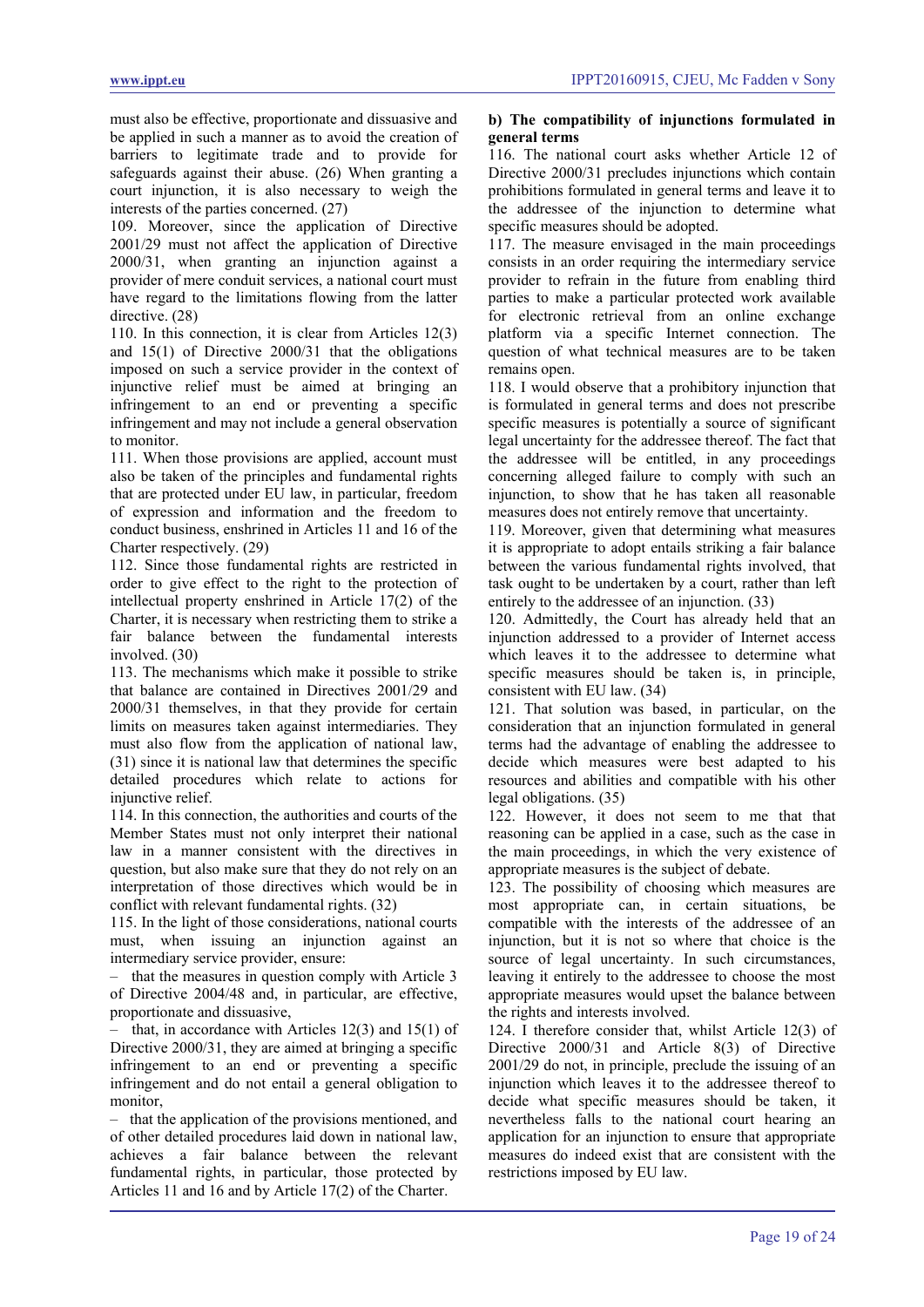## **c) The consistency with EU law of the measures contemplated in the present case**

125. Next, the national court questions whether the three measures referred to in question 9(b), namely the termination of the Internet connection, the passwordprotection of the Internet connection and the examination of all communications passing through that connection, may be regarded as consistent with Directive 2000/31.

126. While the application of the restrictions flowing from Directives 2001/29 and 2000/31 and the requirement for a fair balance to be struck between the various fundamental rights involved are, for the specific case, matters for the national court, the Court of Justice may nevertheless provide useful guidance in that regard.

127. In its judgment in Scarlet Extended, (36) the Court held that the relevant provisions of Directives 2001/29 and 2000/31, having regard to the applicable fundamental rights, precluded the issuing of an injunction against a provider of Internet access which required it to install a system for filtering all electronic communications that applied to all its customers, as a preventive measure, exclusively at its own expense and for an unlimited period.

128. In its judgment in SABAM, (37) the Court held that those provisions of EU law precluded the issuing of a similar injunction against a hosting service provider.

129. In its judgment in UPC Telekabel Wien, (38) the Court held that those provisions did not, in certain circumstances, preclude the adoption of a measure requiring a provider of Internet access to block users' access to a specific website.

130. I consider that, in the present case, the inconsistency with EU law of the first and third hypothetical measures mentioned by the national court is immediately evident.

131. Indeed, a measure which requires an Internet connection to be terminated is manifestly incompatible with the need for a fair balance to be struck between the fundamental rights involved, since it compromises the essence of the freedom to conduct business of persons who, if only in ancillary fashion, pursue the economic activity of providing Internet access. (39) Moreover, such a measure would be contrary to Article 3 of Directive 2004/48, pursuant to which a court issuing an injunction must ensure that the measures imposed do not create a barrier to legitimate trade. (40) 132. In so far as concerns a measure requiring the owner of an Internet connection to examine all communications transmitted through that connection, that would clearly conflict with the prohibition on imposing a general monitoring obligation laid down in Article 15(1) of Directive 2000/31. Indeed, in order to constitute a monitoring obligation 'in a specific case', (41) such as is permitted under Article 15(1), the measure in question must be limited in terms of the subject and duration of the monitoring, and that would not be the case with a measure that entailed the

examination of all communications passing through a network. (42)

133. The debate thus focusses on the second hypothesis, that is to say, whether the operator of a Wi-Fi network can be obliged, by way of injunction, to make access to his network secure.

# **d) The compatibility of an obligation to make Wi-Fi networks secure**

134. The matter here at issue forms part of the ongoing debate in several Member States concerning the appropriateness of an obligation to make Wi-Fi networks secure in the interests of protecting intellectual property. (43) That debate is of particular concern to subscribers to Internet access services who make that access available to third parties by offering the public access to the Internet via their Wi-Fi network.

135. It is also one of the issues under discussion in a current legislative procedure in Germany that was initiated in the context of the government's 'Digital Agenda', (44) which is aimed at clarifying the system of liability applicable to operators of public Wi-Fi networks, with a view to making that activity more attractive. (45)

136. While that debate is centred upon the concept of indirect liability under German law ('Störerhaftung'), the issues raised are potentially of wider significance, given that the national legal systems of certain other Member States also contain instruments under which owners of Internet connections may incur liability as a result of their failure to take appropriate security measures in order to prevent possible infringements by third parties. (46)

137. I would observe that an obligation to make access to such a network secure would potentially meet with a number of objections of a legal nature.

138. First of all, the introduction of a security obligation could potentially undermine the business model of undertakings that offer Internet access as an adjunct to their other services.

139. Indeed, some such undertakings would no longer be inclined to offer that additional service if it necessitated investment and attracted regulatory constraints relating to the securing of the network and the management of users. Furthermore, some users of the service, such as customers of fast-food restaurants or other businesses, would give up using the service if it involved a systematic obligation to identify themselves and enter a password.

140. Secondly, I would observe that imposing an obligation to make a Wi-Fi network secure entails, for persons who operate that network in order to provide Internet access to their customers and to the public, a need to identify users and to retain their data.

141. In this connection, Sony Music states in its written observations, that, in order to be able to impute an infringement to a 'registered user', the operator of a Wi-Fi network would need to store the IP addresses and the external ports through which registered users have established an Internet connection. Identifying users of a Wi-Fi network essentially corresponds to the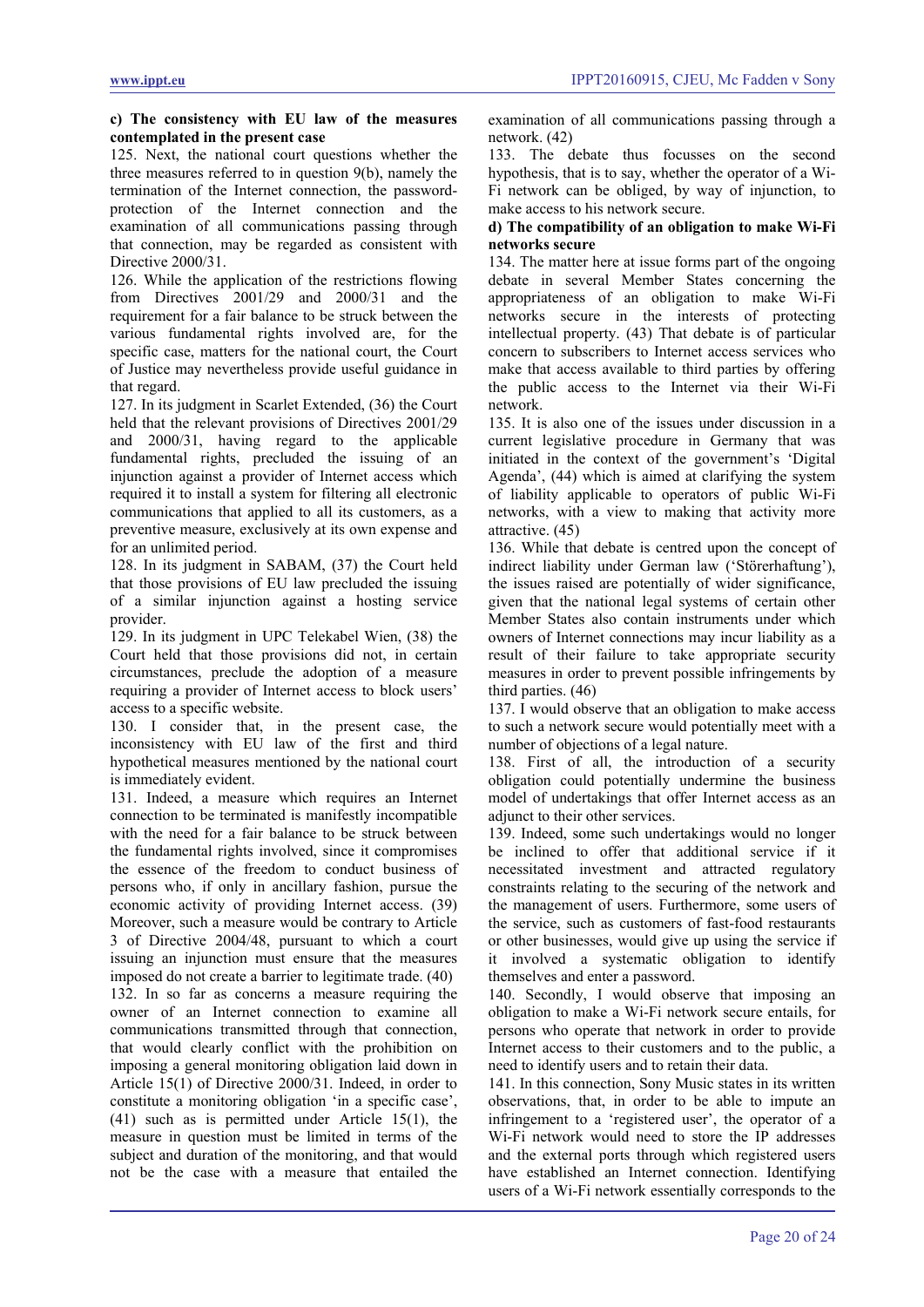allocation of IP addresses by an access provider. The operator of the Wi-Fi network could therefore use a computer system, which would not be very costly, according to Sony Music, to enable it to register and identify users.

142. I would observe that obligations to register users and to retain their private data fall within the scope of the regulations governing the activities of telecoms operators and other Internet service providers. The imposition of such administrative constraints seems to me to be clearly disproportionate, however, in the case of persons who offer their customers and potential customers access to the Internet via a Wi-Fi network as an adjunct to their principal activity.

143. Thirdly, although an obligation to make a Wi-Fi network secure that is imposed in a particular injunction is not the same as a general obligation to monitor information or actively to seek facts or circumstances indicating illegal activities, such as is prohibited by Article 15 of Directive 2000/31, any general obligation to identify and register users could nevertheless lead to a system of liability applicable to intermediary service providers that would no longer be consistent with that provision.

144. Indeed, in the context of prosecuting copyright infringements, network security is not an end in itself, but merely a preliminary measure that enables an operator to have a certain degree of control over network activity. However, conferring an active, preventative role on intermediary service providers would be inconsistent with their particular status, which is protected under Directive 2000/31. (47)

145. Fourthly, and lastly, I would observe that the measure at issue would not in itself be effective, and thus its appropriateness and proportionality remain open to question.

146. It must also be observed that, given the ease with which they may be circumvented, security measures are not effective in preventing specific infringements of protected works. As the Commission states, the use of passwords can potentially limit the circle of users, but does not necessarily prevent infringements of protected works. Moreover, as the Polish Government observes, providers of mere conduit services have limited means with which to follow exchanges of peer-to-peer traffic, the monitoring of which calls for the implementation of technically advanced and costly solutions about which there could be serious reservations concerning the protection of the right to privacy and the confidentiality of communications.

147. Having regard to all of the foregoing considerations, I am of the opinion that the imposition of an obligation to make access to a Wi-Fi network secure, as a means of protecting copyright on the Internet, would not be consistent with the requirement for a fair balance to be struck between, on the one hand, the protection of the intellectual property rights enjoyed by copyright holders and, on the other, that of the freedom to conduct business enjoyed by providers of the services in question. (48) By restricting access to lawful communications, the measure would also entail

a restriction on freedom of expression and information. (49)

148. More generally, I would observe that any general obligation to make access to a Wi-Fi network secure, as a means of protecting copyright on the Internet, could be a disadvantage for society as a whole and one that could outweigh the potential benefits for rightholders.

149. First, public Wi-Fi networks used by a large number of people have relatively limited bandwidth and are therefore not particularly susceptible to the risk of infringement of copyright protected works and objects. (50) Secondly, Wi-Fi access points indisputably offer great potential for innovation. Any measures that could hinder the development of that activity should therefore be very carefully examined with reference to their potential benefits.

150. In view of all the foregoing considerations, I am of the opinion that Articles  $12(3)$  and  $15(1)$  of Directive 2000/31, interpreted in the light of the requirements stemming from the protection of the applicable fundamental rights, preclude the issuing of an injunction in which an obligation is imposed upon a person who operates a public Wi-Fi network as an adjunct to his principal economic activity to make access to that network secure.

# **VI – Conclusion**

151. In the light of the foregoing considerations, I propose that the Court should answer the questions referred for a preliminary ruling by the Landgericht München I (Regional Court, Munich I) as follows:

1. Articles 2(a) and (b) and 12(1) of Directive 2000/31/EC of the European Parliament and of the Council of 8 June 2000 on certain legal aspects of information society services, in particular electronic commerce, in the internal market ('Directive on electronic commerce') must be interpreted as applying to a person who, as an adjunct to his principal economic activity, operates a local wireless network with Internet access that is accessible to the public free of charge.

2. Article 12(1) of Directive 2000/31 precludes the making of any order against a provider of mere conduit services that entails a finding of civil liability against that service provider. That provision therefore precludes the making of an order against a provider of such services not only for the payment of damages, but also for the payment of the costs of giving formal notice or other costs relating to an infringement of copyright or a related right committed by a third party as a result of the information transmitted.

3. Article 12(1) and (3) of Directive 2000/31 does not preclude the granting of a court injunction noncompliance with which is punishable by a fine.

National courts must, when issuing such an injunction, ensure:

– that the measures in question comply with Article 3 of Directive 2004/48/EC of the European Parliament and of the Council of 29 April 2004 on the enforcement of intellectual property rights and, in particular, are effective, proportionate and dissuasive;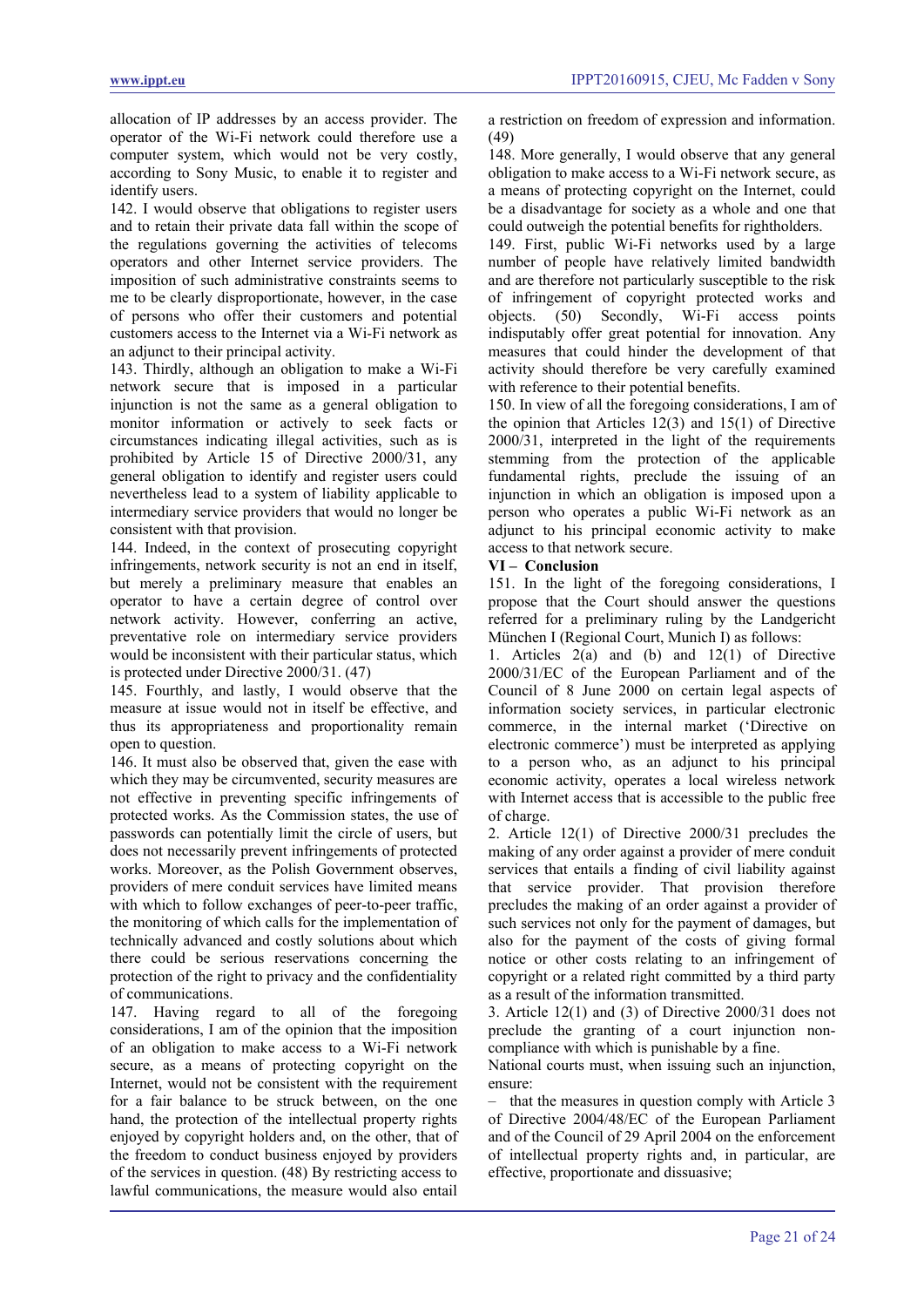– that, in accordance with Articles 12(3) and 15(1) of Directive 2000/31, they are aimed at bringing a specific infringement to an end or preventing a specific infringement and do not entail a general obligation to monitor, and

– that the application of those provisions, and of other detailed procedures laid down in national law, achieves a fair balance between the applicable fundamental rights, in particular, those protected by Articles 11 and 16 of the Charter of Fundament Rights of the European Union and by Article 17(2) of that Charter.

4. Articles 12(3) and 15(1) of Directive 2000/31, interpreted in the light of the requirements stemming from the protection of the applicable fundamental rights, do not, in principle, preclude the issuing of an injunction which leaves it to the addressee thereof to decide what specific measures should be taken. It nevertheless falls to the national court hearing an application for an injunction to ensure that appropriate measures do indeed exist that are consistent with the restrictions imposed by EU law.

Those provisions preclude the issuing of an injunction against a person who operates a local wireless network with Internet access that is accessible to the public, as an adjunct to his principal economic activity, where the addressee of the injunction is able to comply with it only by:

- terminating the Internet connection, or
- password-protecting the Internet connection, or

examining all communications transmitted through it in order to ascertain whether the copyright-protected work in question is unlawfully transmitted again.

3– Directive of the European Parliament and of the Council of 8 June 2000 on certain legal aspects of information society services, in particular electronic commerce, in the internal market ('Directive on electronic commerce') (OJ 2000 L 178, p. 1).

4– Directive of the European Parliament and of the Council of 22 June 1998 laying down a procedure for the provision of information in the field of technical standards and regulations (OJ 1998 L 204, p. 37).

5– Directive of the European Parliament and of the Council of 20 July 1998 amending Directive 98/34 (OJ 1998 L 217, p. 18).

6– Directive of the European Parliament and of the Council of 22 May 2001 on the harmonisation of certain aspects of copyright and related rights in the information society (OJ 2001 L 167, p. 10).

7– Directive of the European Parliament and of the Council of 29 April 2004 on the enforcement of intellectual property rights (OJ 2004 L 157, p. 45).

8 – Law of 26 February 2007 (BGBl. I, p. 179), as amended by the Law of 31 March 2010 (BGBl. I, p. 692).

9 – Law of 9 September 1965 (BGBl. I, p. 1273), as amended by the Law of 1 October 2013 (BGBl. I, p. 3728).

10– As amended by Directive 98/48. That definition is taken up in Article  $1(1)(b)$  of Directive (EU) 2015/1535 of the European Parliament and of the Council of 9 September 2015 laying down a procedure for the provision of information in the field of technical regulations and of rules on Information Society services (OJ 2015 L 241, p. 1), which repealed Directive 98/34.

11– Judgments in Smits and Peerbooms (C‑157/99, EU:C:2001:404, paragraph 58) and Humbel and Edel (263/86, EU:C:1988:451, paragraph 17).

12– See the judgment in Deliège (C‑51/96 and C‑ 191/97, EU:C:2000:199, paragraph 52 and the case-law cited).

13– See, to that effect, regarding a service consisting in the provision of online information which is not paid for but is financed from revenue generated from advertisements posted on the Internet, the judgment in Papasavvas (C‑291/13, EU:C:2014:2209, paragraphs 29 and 30 and the case-law cited). It is apparent from the preparatory work for Directive 2000/31 that services which are not paid for by those who receive them are also covered if they are provided in the context of an economic activity (see the Proposal for a European Parliament and Council Directive on certain legal aspects of electronic commerce in the internal market (COM(1998) 586 final) (OJ 1999 C 30, p. 4, in particular p. 15)).

14 – The concept of 'economic activity', for the purposes of the FEU Treaty provisions relating to the internal market, calls for a case-by-case analysis in which the context in which the activity in question is carried on must be taken into account. See, to that effect, the judgments in Factortame and Others (C‑ 221/89, EU:C:1991:320, paragraphs 20 to 22) and International Transport Workers' Federation and Finnish Seamen's Union (C‑438/05, EU:C:2007:772, paragraph 70).

15 – As the Commission observes, a Wi-Fi network with an Internet connection is an 'electronic communications network' within the meaning of Article 2(a) of Directive 2002/21/EC of the European Parliament and of the Council of 7 March 2002 on a common regulatory framework for electronic communications networks and services (Framework Directive) (OJ 2002 L 108, p. 33), as amended by Directive 2009/140/EC of the European Parliament and of the Council of 25 November 2009 (OJ 2009 L 337, p. 37).

16 – See, to that effect, the judgment in UPC Telekabel Wien (C-314/12, EU:C:2014:192, paragraphs 34 and 35).

17 – See, inter alia, the Spanish version ('suministre [un servicio]'), the English version ('providing [a

<sup>1 –</sup> Original language: French.

<sup>2 –</sup> The term 'Wi-Fi', which is now commonly used to designate wireless networks, is a brand name which refers to the most widely used wireless network standard. The general term for all types of wireless network is 'WLAN' (wireless local area network).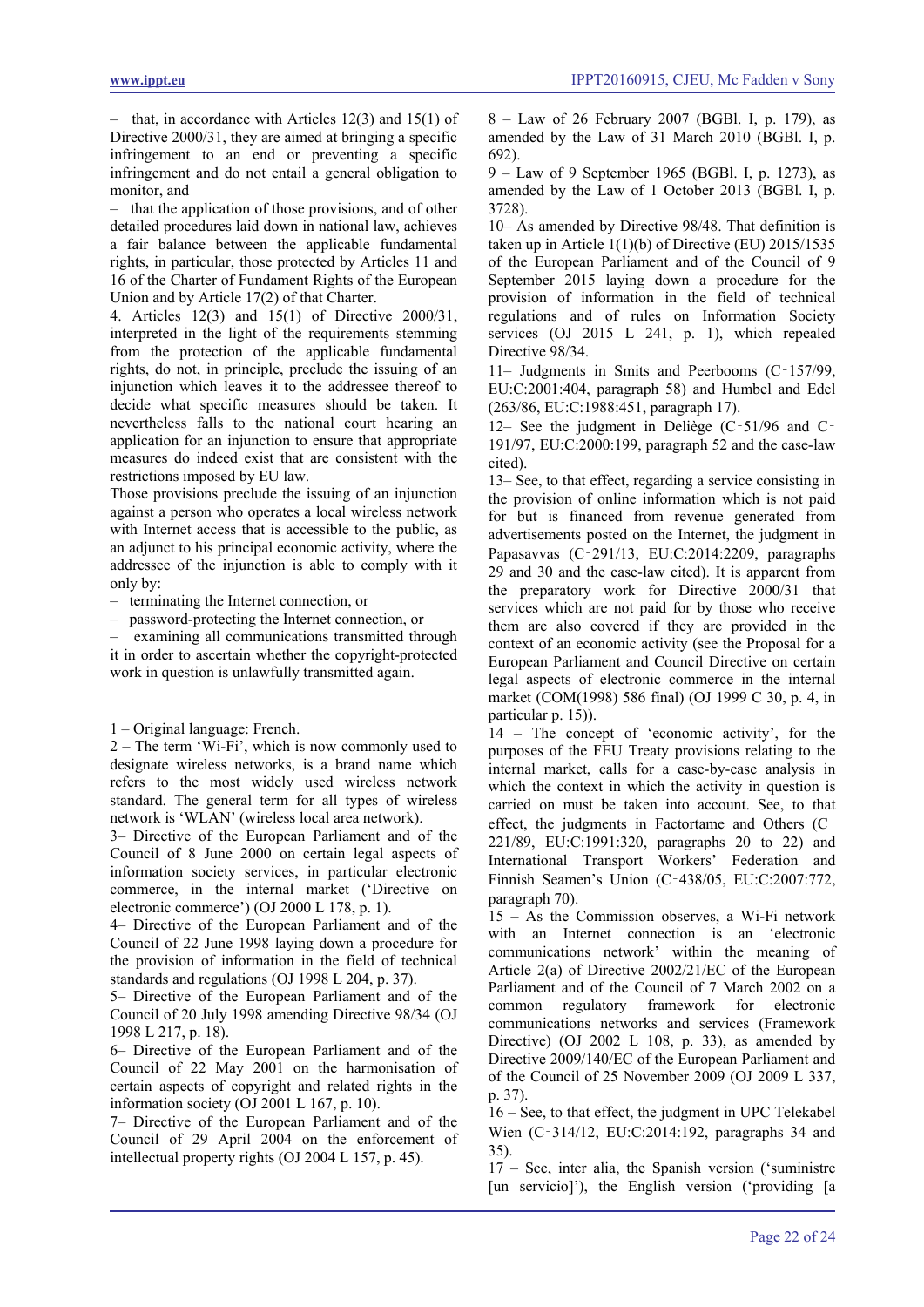service]', the Lithuanian version ('teikiantis [paslaugą]') and the Polish version ('świadczy [usługę]')).

18 – See point 38 of this Opinion.

19– See the proposal for a directive COM(1998) 586 final, p. 27.

20 – See the proposal for a directive COM(1998) 586 final, p. 28.

21 – Judgments in Scarlet Extended (C‑70/10, EU:C:2011:771, paragraph 31), SABAM (C‑360/10, EU:C:2012:85, paragraph 29) and UPC Telekabel

Wien (C-314/12, EU:C:2014:192, paragraph 26).

22– See also the proposal for a directive COM(1998) 586 final, p. 28.

23 – See recital 46 of Directive 2000/31 and recital 59 of Directive 2001/29, and the judgment in UPC Telekabel Wien (C-314/12, EU:C:2014:192, paragraphs 43 and 44).

24– See the proposal for a directive COM(1998) 586 final. p. 28.

25– See point 55 of this Opinion.

26 – See, to that effect, the judgments in L'Oréal and Others (C‑324/09, EU:C:2011:474, paragraph 139) and Scarlet Extended (C‑70/10, EU:C:2011:771, paragraph 36).

27 – See, with regard to this principle, Jakubecki, A., 'Dochodzenie roszczeń z zakresu prawa własności przemysłowej', in System prawa prywatnego (The System of Private Law), Volume 14b, Prawo własności przemysłowej (Intellectual Property Law), Warsaw, CH Beck, Instytut Nauk Prawnych PAN, 2012, p. 1651.

28 – Judgment in Scarlet Extended (C‑70/10, EU:C:2011:771, paragraph 34).

29 – See, on this point, recitals 1 and 9 of Directive 2000/31.

30 – Judgment in UPC Telekabel Wien (C‑314/12, EU:C:2014:192, paragraph 47).

31 – See, to that effect, the judgment in Promusicae (C ‑275/06, EU:C:2008:54, paragraph 66).

32 – Judgments in Promusicae (C‑275/06, EU:C:2008:54, paragraph 68) and UPC Telekabel Wien (C-314/12, EU:C:2014:192, paragraph 46).

33 – See, on this point, the Opinion of Advocate General Cruz Villalón in UPC Telekabel Wien (C‑ 314/12, EU:C:2013:781, points 87 to 90).

34– Judgment in UPC Telekabel Wien (C‑314/12, EU:C:2014:192, paragraph 64).

35 – Judgment in UPC Telekabel Wien (C‑314/12, EU:C:2014:192, paragraph 52).

36 – C‑70/10, EU:C:2011:771.

37 – C‑360/10, EU:C:2012:85.

38 – C‑314/12, EU:C:2014:192.

39 – See, a contrario, the judgment in UPC Telekabel Wien (C-314/12, EU:C:2014:192, paragraphs 50 and 51).

40 – See, to that effect, the judgment in L'Oréal and Others (C‑324/09, EU:C:2011:474, paragraph 140). 41– See recital 47 of Directive 2000/31.

42 – In the context of the preparatory work, the Commission cited, as an example of a specific obligation, a measure entailing the monitoring of a specific website for a specified period of time, in order to bring to an end or prevent a particular illegal activity (proposal for a directive COM(1998) 586 final, p. 30). See also, on this point, the Opinion of Advocate General Jääskinen in L'Oréal and Others (C‑324/09, EU:C:2010:757, point 182).

43 – In addition to the legislative procedure which is underway in Germany, which I refer to below, I would mention the debate surrounding the enactment of the Digital Economy Act in the United Kingdom and the public consultation opened by Ofcom (the telecommunications authority) in 2012 concerning obligations imposed on Internet service providers and, potentially, operators of public Wi-Fi networks (see 'Consultation related to the draft Online Infringement of Copyright Order', section 5.52, http://stakeholders.ofcom.org.uk/consultations/infringe ment-notice/). In France, since the adoption of the extensively debated — Loi No 2009-669, du 12 juin 2009, favorisant la diffusion et la protection de la création sur internet (Law promoting the distribution and protection of creative works on the Internet) (JORF, 13 June 2009, p. 9666) and Loi No 2009-1311, du 28 octobre 2009, relative à la protection pénale de la propriété littéraire et artistique sur internet (Law on the protection under criminal law of literary and artistic property on the Internet) (JORF, 29 October 2009, p. 18290), Internet subscribers, including operators of Wi-Fi networks, have been required to make their Wi-Fi connections secure in order to avoid incurring liability for infringements by third parties of protected works and objects.

44 – One of the objectives of the German Government's 'Digital Agenda' is to improve the availability of Internet access via Wi-Fi networks (see http://www.bmwi.de/EN/Topics/Technology/digitalagenda.html).

45 – Entwurf eines Zweiten Gesetzes zur Änderung des Telemediengesetzes (Draft second law amending the law on telemedia) (BT-Drs 18/6745). In its opinion on this draft law (BR-Drs 440/15), the Bundesrat proposed the removal of the provision requiring Wi-Fi network operators to take measures to secure their networks.

46– See, in French law, Article L. 336-3 of the Intellectual Property Code, which lays down an obligation for Internet subscribers to ensure that their accounts are not accessed in order to infringe protected works and objects.

47 – See Van Eecke, P., 'Online service providers and liability: A plea for a balanced approach' in Common Market Law Review, 2011, Vol. 48, pp. 1455 to 1502, especially p. 1501.

48 – See, to that effect, the judgments in Scarlet Extended (C‑70/10, EU:C:2011:771, paragraph 49) and SABAM (C‑360/10, EU:C:2012:85, paragraph 47).